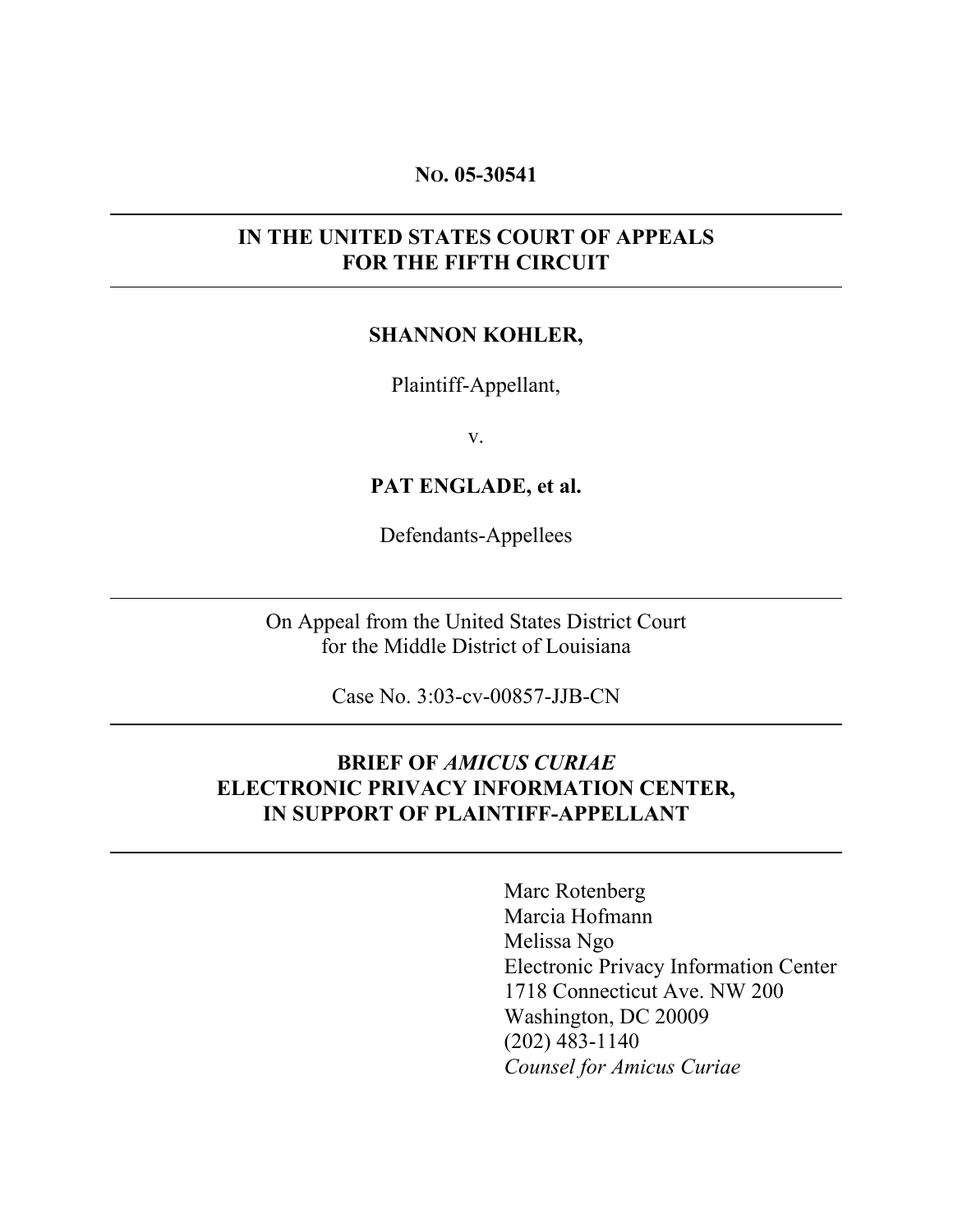## IN THE UNITED STATES COURT OF APPEALS FOR THE FIFTH CIRCUIT

| <b>SHANNON KOHLER,</b> |  |
|------------------------|--|
| Plaintiff-Appellant,   |  |
| V.                     |  |
| PAT ENGLADE, et. al.,  |  |
| Defendants-Appellees   |  |

) No. 05-30541

## MOTION OF *AMICUS CURIAE* ELECTRONIC PRIVACY INFORMATION CENTER FOR LEAVE TO FILE ACCOMPANYING *AMICUS* BRIEF

Pursuant to Fed. R. App. P. 29(b), *amicus curiae* Electronic Privacy Information Center ("EPIC") requests leave to file the accompanying *amicus curiae* brief in support of Plaintiff-Appellant. This brief urges reversal of the District Court's decision. Counsel for the Plaintiff-Appellant has consented to the filing of this brief, while counsel for the Defendants-Appellees has not.

The Electronic Privacy Information Center is a public interest research center in Washington, D.C., that was established to focus public attention on emerging civil liberties issues and to protect privacy, the First Amendment, and other constitutional values. EPIC has participated as *amicus curiae* in numerous privacy cases, including most recently *United States v. Kincade,* 379 F.3d 813 (9th Cir. 2004), *Hiibel v. Sixth Judicial Circuit of Nevada,* 542 U.S. 177 (2004), *Doe v. Chao,* 540 U.S. 614 (2003), *Smith v. Doe,* 538 U.S. 84 (2003), *Dep't of Justice v.*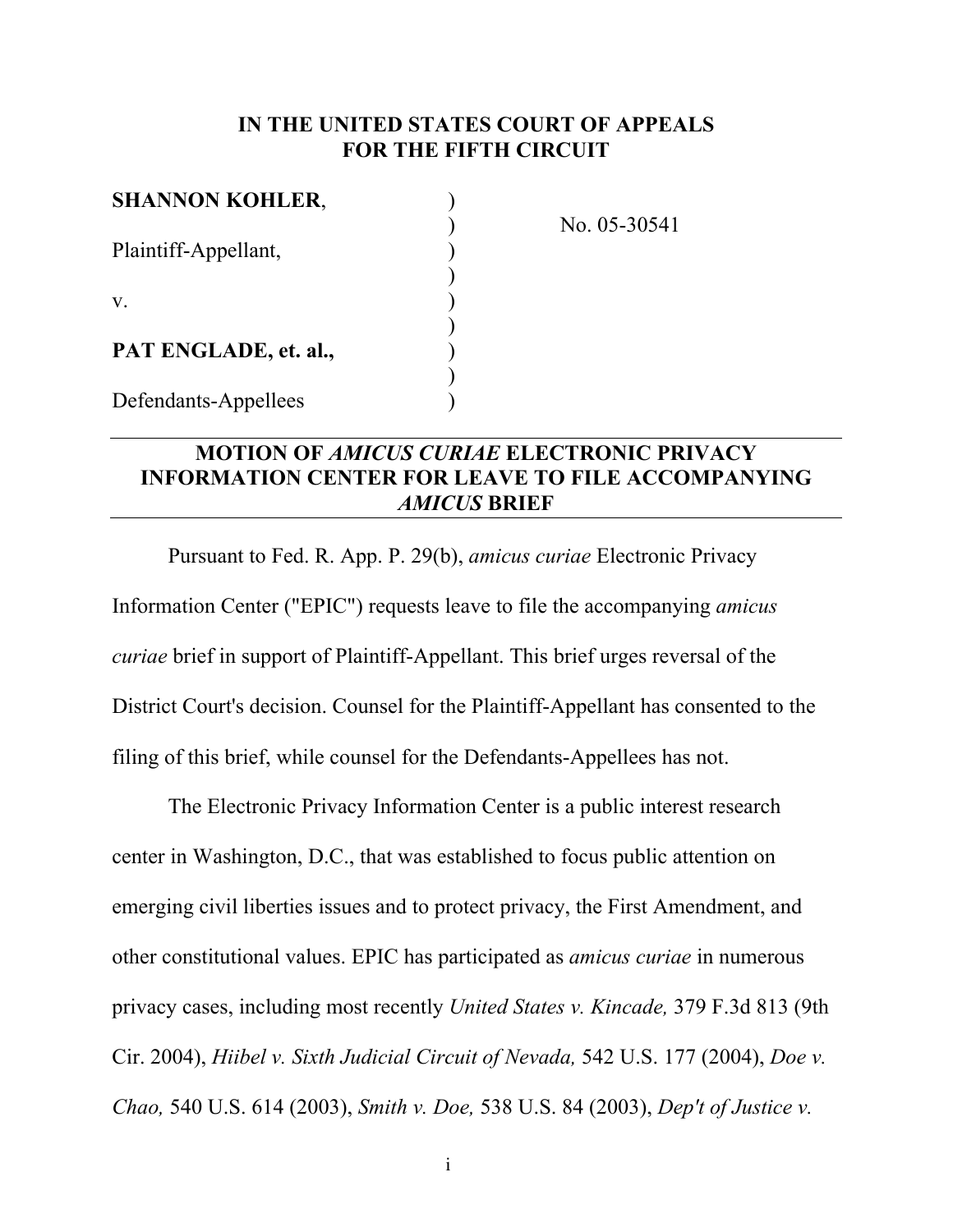*City of Chicago,* 537 U.S. 1229 (2003), and *Watchtower Bible and Tract Soc'y of N.Y. Inc. v. Vill. Of Stratton,* 536 U.S. 150 (2002).

The search to obtain DNA raises privacy concerns more significant than the search of a vehicle, of a house, or even a person's pockets because DNA reveals the most intimate details about a person. In this case, Plaintiff-Appellant Shannon Kohler declined to voluntarily submit a buccal swab containing his DNA during a police dragnet conducted in hopes of identifying a rapist and murderer. His refusal to voluntarily provide a swab resulted in the issuance of a seizure warrant for his DNA. EPIC believes it is vital to understand the extent to which police collection and use of DNA implicates Fourth Amendment interests, and therefore respectfully requests that this Court grant it leave to file the accompanying *amicus curiae* brief.

Dated: October 11, 2005 Respectfully submitted,

MARC ROTENBERG MARCIA HOFMANN MELISSA NGO ELECTRONIC PRIVACY INFORMATION CENTER 1718 Connecticut Ave., NW, Suite 200 Washington, DC 20009 (202) 483-1140

 $\mathcal{L}_\text{max}$ 

Counsel for *Amicus Curiae*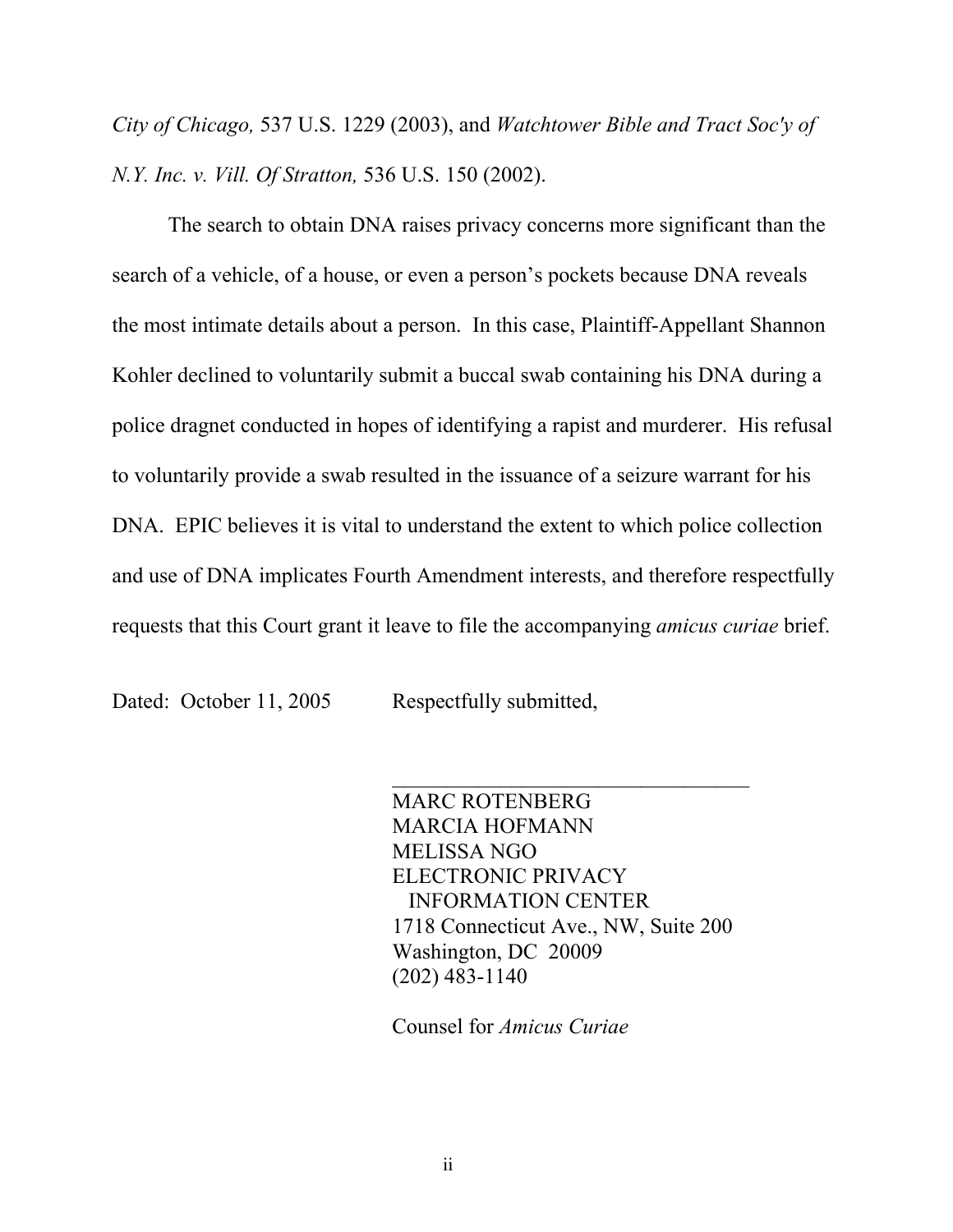## IN THE UNITED STATES COURT OF APPEALS FOR THE FIFTH CIRCUIT

| <b>SHANNON KOHLER,</b> |  |
|------------------------|--|
| Plaintiff-Appellant,   |  |
| V.                     |  |
| PAT ENGLADE, et. al.,  |  |
| Defendants-Appellees   |  |

) No. 05-30541

## CERTIFICATE OF INTERESTED PARTIES

In accordance with Fed. R. App. P. 26.1 and 5th Cir. R. 28.2.1, *amicus curiae* Electronic Privacy Information Center ("EPIC") discloses that it is a notfor-profit corporation established under the laws of the District of Columbia. EPIC has no parent corporation and no stock. EPIC's purpose is to focus public attention on emerging civil liberties issues and to protect privacy, the First Amendment, and constitutional values. EPIC has no members, thus no member has issued shares or debt securities to the public.

The undersigned counsel for EPIC certifies that the following persons and entities have an interest in the outcome of this case:

- 1. City of Baton Rouge, Defendant-Appellee.
- 2. Pat Englade, Defendant-Appellee.
- 3. James Leslie Hilburn, Attorney for Defendant-Appellees.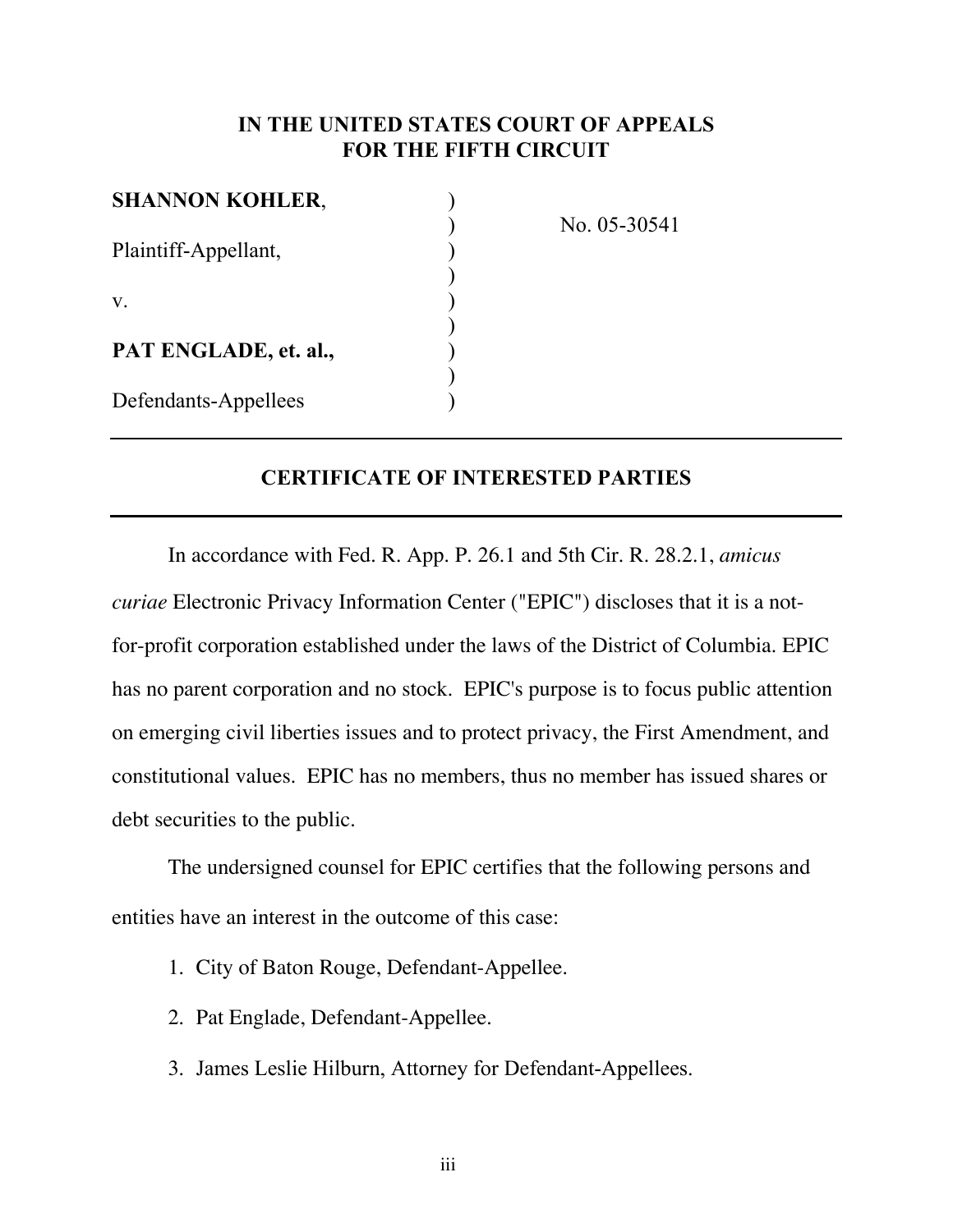- 4. Christopher Johnson, Defendant-Appellee.
- 5. Shannon Kohler, Plaintiff-Appellant.
- 6. Elmer Litchfield, Defendant-Appellee.
- 7. Parish of East Baton Rouge, Defendant-Appellee.
- 8. Dennis R. Whalen, Attorney for Plaintiff-Appellant.

Marc Rotenberg Counsel for *Amicus Curiae*

 $\mathcal{L}_\text{max}$  , where  $\mathcal{L}_\text{max}$  and  $\mathcal{L}_\text{max}$  and  $\mathcal{L}_\text{max}$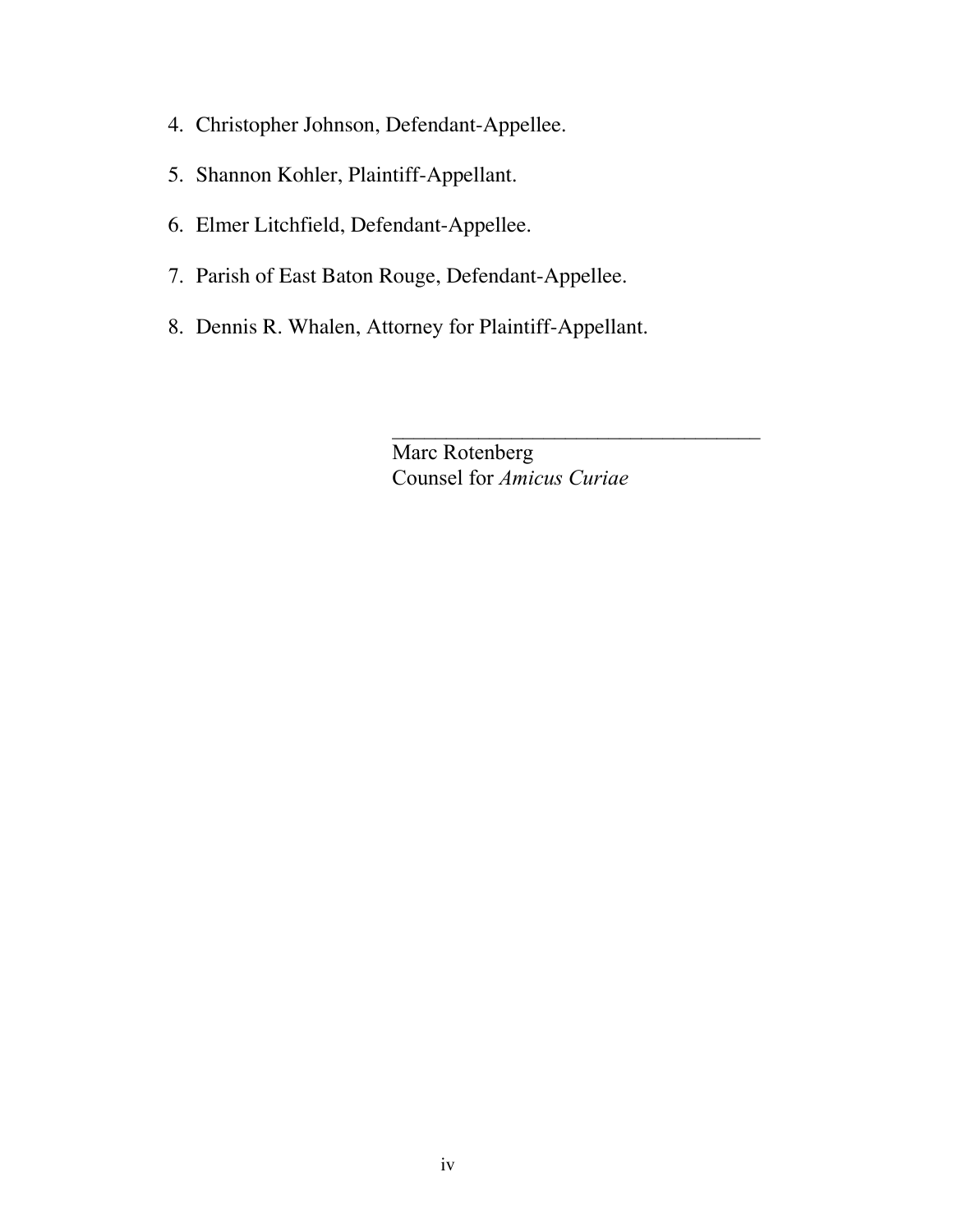# TABLE OF CONTENTS

| DNA Dragnets Ensnare Thousands of Innocent People, But Fail to Find Their                           |
|-----------------------------------------------------------------------------------------------------|
|                                                                                                     |
|                                                                                                     |
| Miami, Florida: DNA Retention Leads to Wrongful Arrest  4<br>В.                                     |
| C.                                                                                                  |
| Truro, Massachusetts: Dragnet May Have Delayed Catching Killer 6<br>D.                              |
| Wichita, Kansas: "BTK Killer" Caught by Traditional Police Work 7<br>Е.                             |
| San Diego, California: Early Dragnet Did Not Find Perpetrator 8<br>F.                               |
| G.                                                                                                  |
| Η.                                                                                                  |
| Oklahoma City, Oklahoma: Perpetrator Found in Prison 10                                             |
| Charlottesville, Virginia: Problematic Dragnet Suspended 11<br>J.                                   |
|                                                                                                     |
| Costa Mesa, California: First Dragnet Fails to Solve 1988 Murder 12                                 |
| M. Costa Mesa, California: Second Dragnet Fails to Solve 1997 Murder12                              |
| N. Los Angeles, California: Testing Reasonable Suspects Narrows Dragnet                             |
|                                                                                                     |
| Simi Valley, California: Traditional Police Work Catches Killer13                                   |
| Kearney, Nebraska: Serial Rapist Identified by Other Means14<br>Ρ.                                  |
| Philadelphia, Pennsylvania: DNA Fails to Catch Serial Rapist15<br>Q.                                |
| Miami Florida: Strangler Identified by Victim and Neighbors15<br>R.                                 |
| Lawrence, Massachusetts: Success From Good Practices15<br>S.                                        |
| DNA Collection Through Buccal Swabs May Violate the Fourth Amendment<br>П.                          |
|                                                                                                     |
| A. In Particular, DNA Dragnets May Violate the Fourth Amendment Because                             |
| Consent Obtained in Such Dragnets Does Not Meet the Fifth Circuit's Test for                        |
|                                                                                                     |
| Police use coercive measures to obtain consent in DNA dragnets18<br>$\overline{\mathbf{u}}$ .       |
| Individuals asked to give samples in DNA dragnets are often unaware of<br>$\overline{\text{iii}}$ . |
| their right to refuse<br>19                                                                         |
| iv. Subjects of DNA dragnets may reasonably, but falsely, believe their                             |
|                                                                                                     |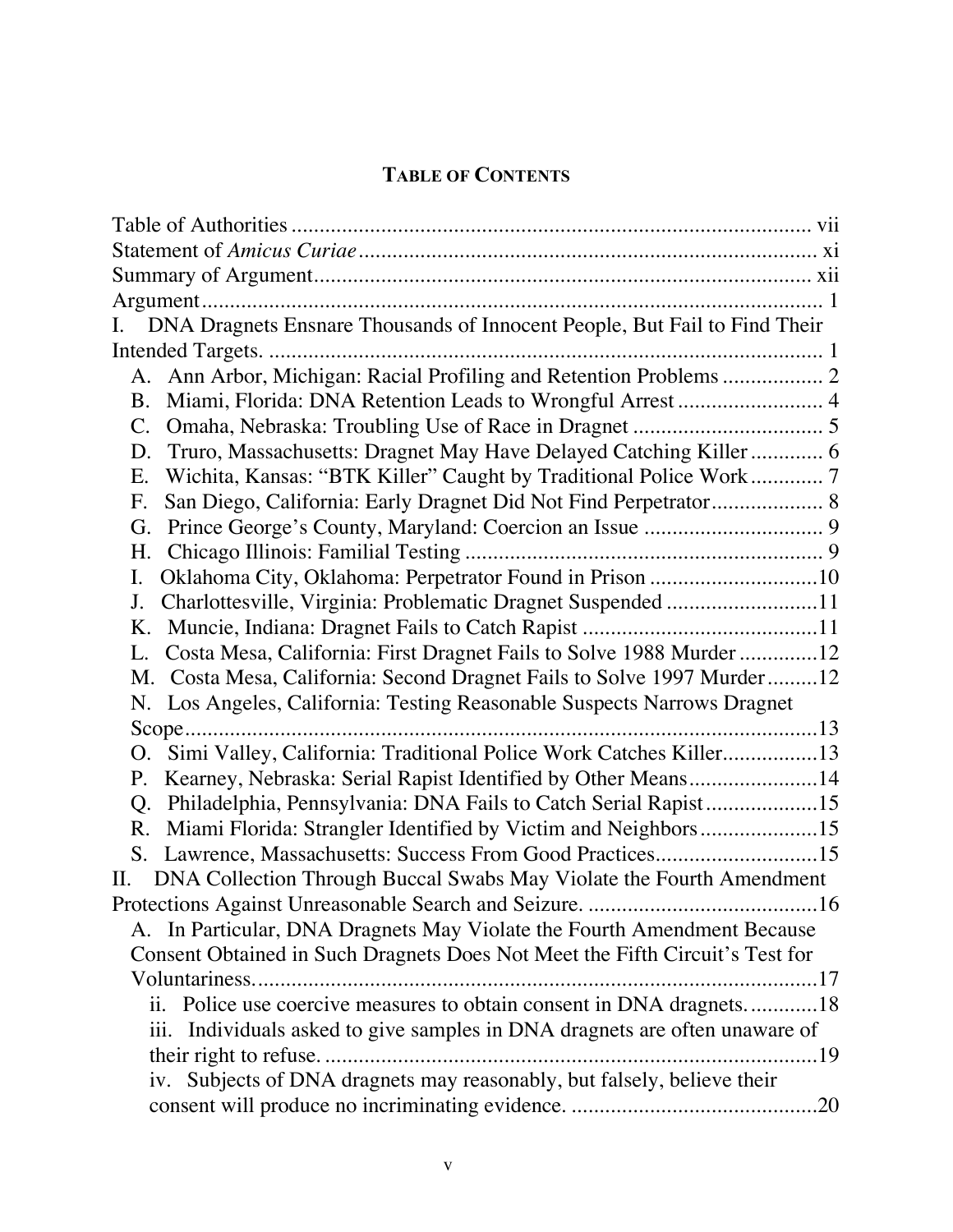| 20<br>III. To Ensure That DNA Dragnets Are Constitutional, This Court Should<br>Recognize Police "Best Practices" That Conform to the Protections of the Fourth<br>.22 |
|------------------------------------------------------------------------------------------------------------------------------------------------------------------------|
|                                                                                                                                                                        |
|                                                                                                                                                                        |
|                                                                                                                                                                        |
|                                                                                                                                                                        |
| .23                                                                                                                                                                    |
| B. Limit the Scope of a Dragnet to Those Who Match the Description of the                                                                                              |
| .24                                                                                                                                                                    |
| C. Police Should Inform Potential Donors Of Their Right to Refuse to                                                                                                   |
| .26                                                                                                                                                                    |
| D. Police Should Not Be Permitted to Threaten Potential Donors With                                                                                                    |
| .26                                                                                                                                                                    |
| E. Police Should Destroy Samples Gathered From Donors Exculpated in a                                                                                                  |
| .27                                                                                                                                                                    |
| F. Police Should Protect the Privacy of Innocent Donors and Those Who                                                                                                  |
| .27                                                                                                                                                                    |
| .28                                                                                                                                                                    |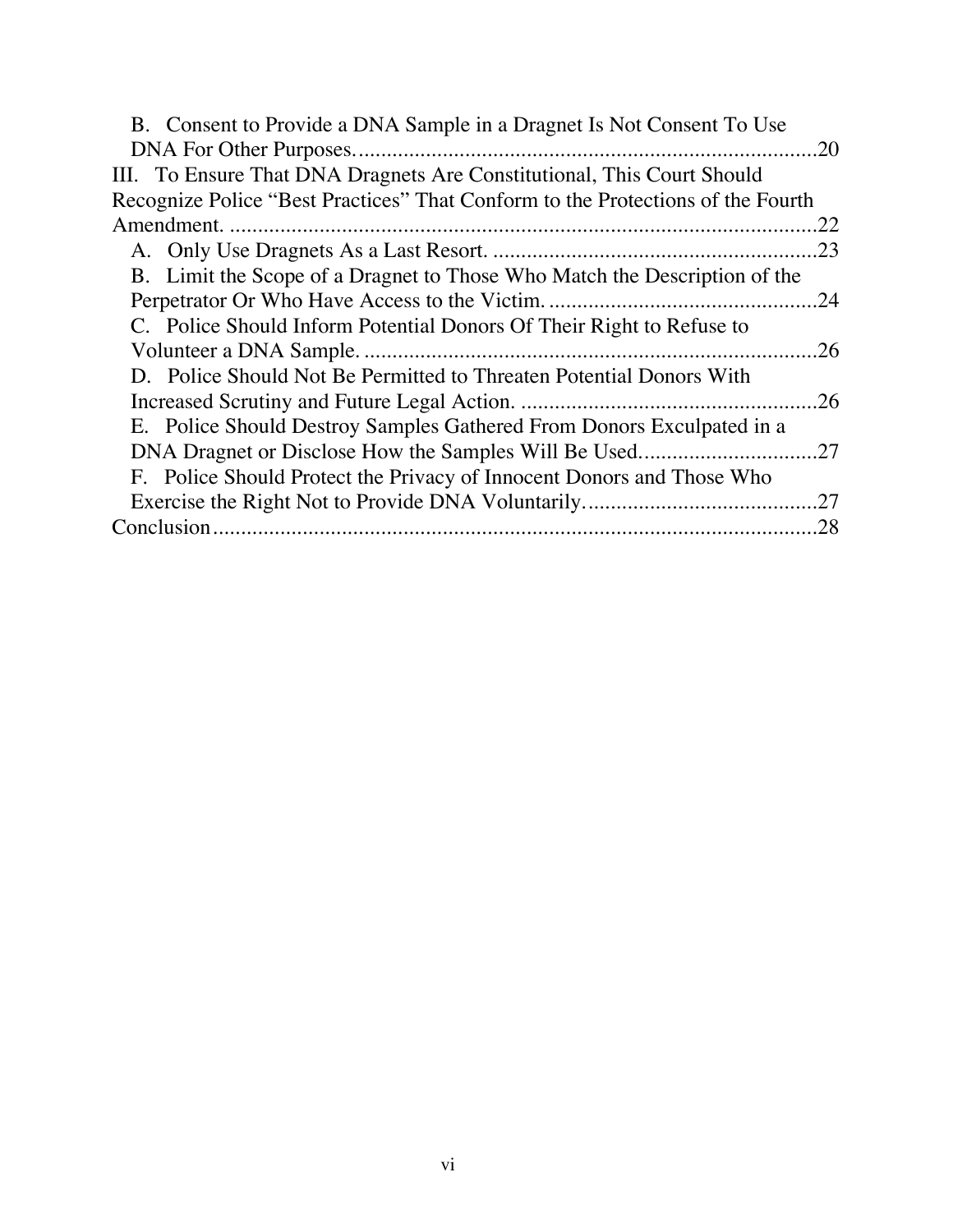# TABLE OF AUTHORITIES

# **Cases**

| Groceman v. Dep't of Justice, 354 F.3d 411 (5th Cir. 2004)  16, 26                |
|-----------------------------------------------------------------------------------|
|                                                                                   |
|                                                                                   |
|                                                                                   |
|                                                                                   |
|                                                                                   |
|                                                                                   |
| Skinner v. Ry. Labor Executives' Ass'n, 489 U.S. 602 (1989)  16                   |
| United States v. Keith, 375 F.3d 346 (5th Cir. 2004), cert. denied 125 S. Ct. 367 |
|                                                                                   |
| United States v. Morales, 171 F.3d 978 (5th Cir. 1999)  17, 19, 20, 26            |
| United States v. Tompkins, 130 F.3d 117 (5th Cir. 1997) 18, 26                    |
| Wagster v. Litchfield, No. 3:03-cv-00589 (Mid. Dist. La. filed Jul. 31, 2003) 22  |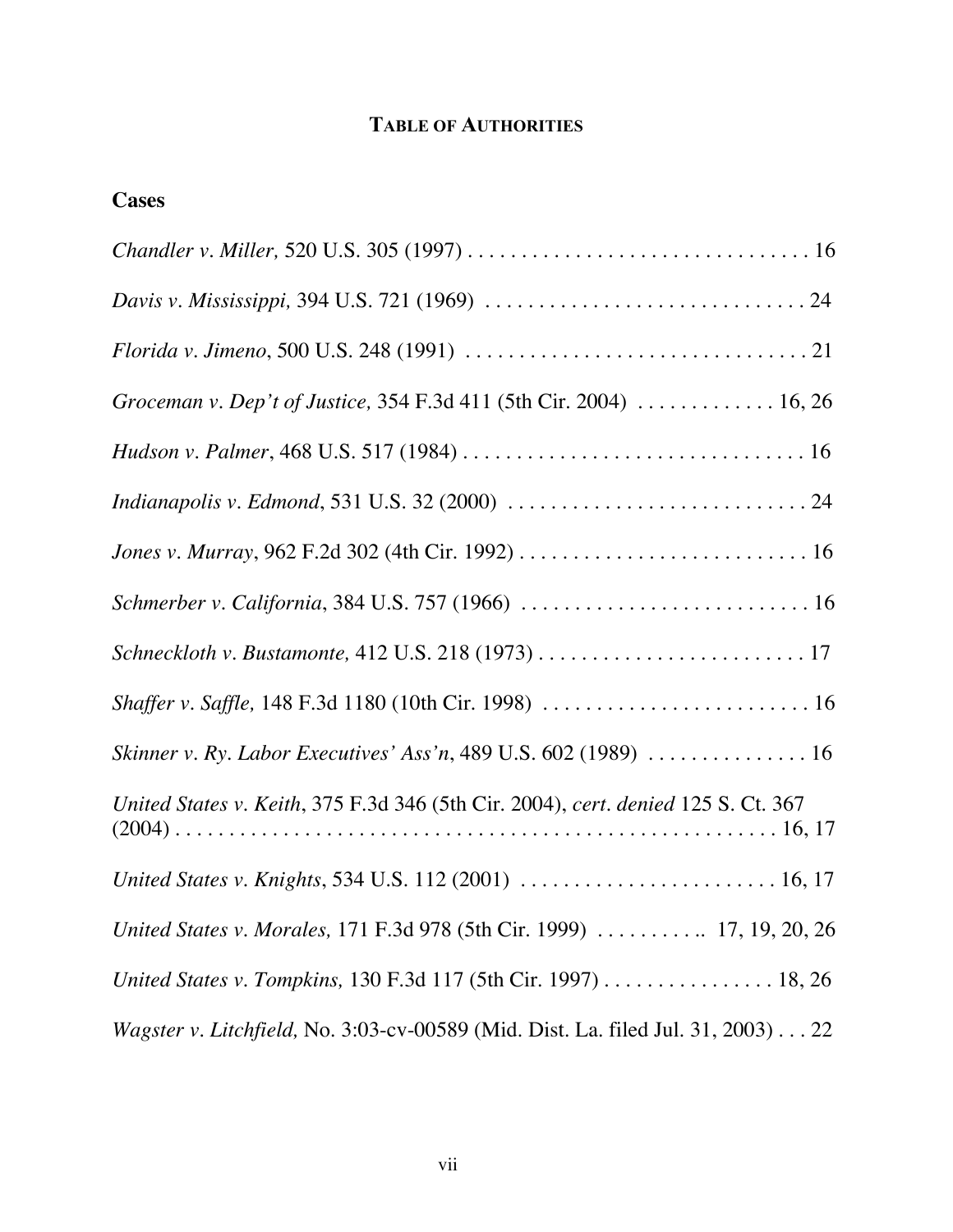# **Statutes**

| <b>Other Authorities</b>                                                                                                                                 |
|----------------------------------------------------------------------------------------------------------------------------------------------------------|
|                                                                                                                                                          |
|                                                                                                                                                          |
| Aaron B. Chapin, Note, Arresting DNA: Privacy Expectations of Free Citizen<br>Versus Post-Convicted Persons and the Unconstitutionality of DNA Dragnets, |
| Arrest relieves family in Cape Cop murder mystery: Man pleads not guilty in                                                                              |
| Berry Scheck, Testimony at the Laboratory Funding Report Proceedings, Nat'l                                                                              |
|                                                                                                                                                          |
| BTK Killer Waives Trial, Admits 10 Slayings, Associated Press Newswire,                                                                                  |
| Jack Leonard, Using DNA to Trawl for Killers, L.A. Times, Mar. 10, 2001                                                                                  |
| Jeffery S. Grand, The Blooding of America: Privacy and the DNA Dragnet, 23                                                                               |
| Jennifer L. Brown, DNA dragnet for killer of woman angers some, Associated                                                                               |
| Judge orders removal of Wichita man's DNA sample from database, Associated                                                                               |
| Jury convicts Muncie man whose DNA linked him to rapes, Associated Press State                                                                           |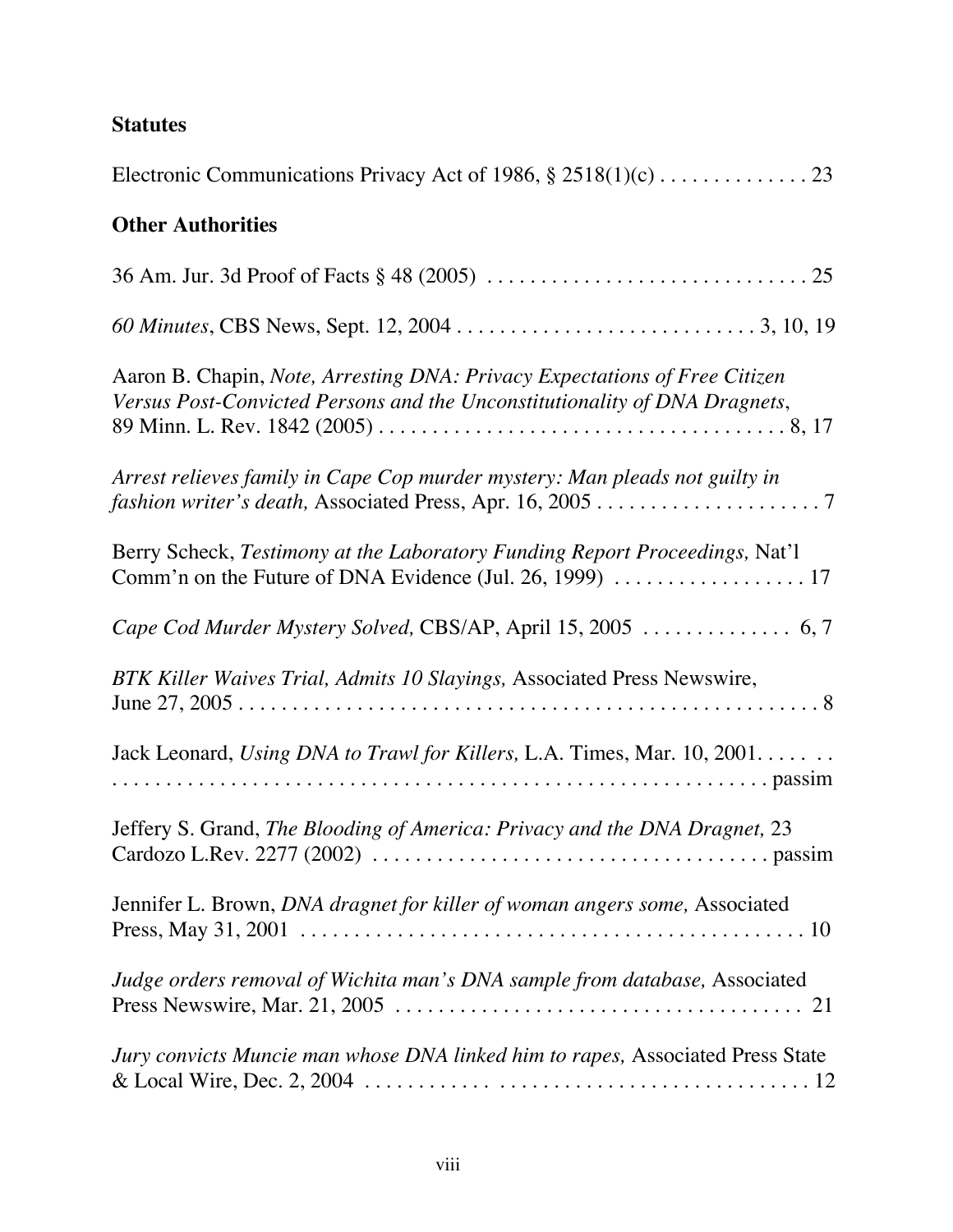| Kevin Bersett, Victims Challenge Police Use of Controversial "DNA Dragnets,"                                                                                                                                                                                                    |
|---------------------------------------------------------------------------------------------------------------------------------------------------------------------------------------------------------------------------------------------------------------------------------|
| Leigh Jones, DNA "dragnets" bring privacy fight, Nat'l L.J., Sept. 27, 2004                                                                                                                                                                                                     |
| Man in BTK sweep wants DNA sample destroyed, Chic. Tribune, Mar. 22, 2005                                                                                                                                                                                                       |
| Mark Hansen, Feature, <i>DNA Testing - DNA Dragnet</i> , 90 A.B.A.J. 38 (2004)                                                                                                                                                                                                  |
| Maria Glod, Police in Charlottesville Suspend "DNA Dragnet," Wash. Post, Apr.                                                                                                                                                                                                   |
| Peter J. Neufeld, Co-Director of the Innocence Project, Member of N.Y. State's<br>Forensic Science Review Board, Testimony at the Subcomm. on Crime, Terrorism,<br>and Homeland Security (July 17, 2003) $\dots \dots \dots \dots \dots \dots \dots \dots \dots \dots$ 4, 5, 21 |
| Police: DNA tests tie Muncie man to rapes of two girls. Associated Press State &                                                                                                                                                                                                |
| Press Release, American Civil Liberties Union, ACLU Praises Charlottesville<br>Police for Temporary Suspension of DNA Dragnet, Offers Advice for New Rules                                                                                                                      |
| Rebecca Sinderbrand, A Lingering Mystery on the Cape: Why did it Take so Long<br>to Arrest a Suspected Killer? Newsweek, MSNBC, Apr. 25, 2005. 7                                                                                                                                |
| Religion and Ethics Newsweekly: DNA Testing and Crime, Public Broadcasting                                                                                                                                                                                                      |
| Roxana Hegeman, Judge orders removal of Wichita man's DNA sample from                                                                                                                                                                                                           |
| Ryan Goudelocke, BR police say hundreds DNA-tested, The Advocate (Baton                                                                                                                                                                                                         |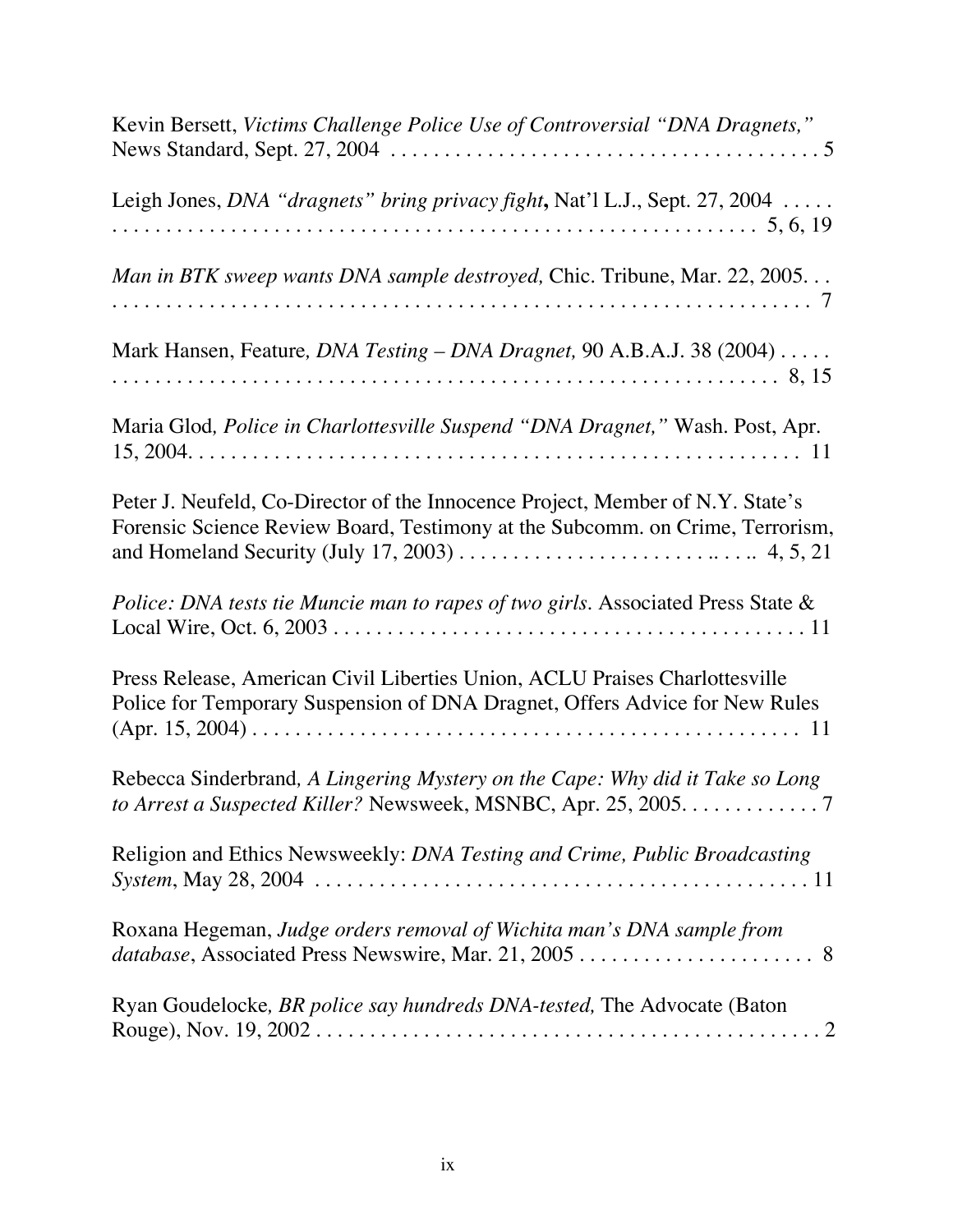| Samuel Walker, Police DNA "Sweeps" Extremely Unproductive: A National<br>Survey of Police DNA "Sweeps," Police Professionalism Initiative, Dep't of Crim.  |
|------------------------------------------------------------------------------------------------------------------------------------------------------------|
| The Omaha Channel, <i>Police Chief Won't Apologize For DNA Tests</i> , June 29, 2004                                                                       |
| Thomas M. Fleming, Annotation, Admissibility of DNA Identification Evidence, 84                                                                            |
| Tim Schellberg and Lisa Hurst, <i>DNA Resource Report</i> , DNA Resource, Oct. 10,                                                                         |
| T.J. Sullivan, Simi police tactics under fire, Ventura County Star (California),                                                                           |
| Todd Cooper, Mayor Says No to DNA Committee, Omaha World-Herald, July 11,                                                                                  |
| UNO [University of Nebraska at Omaha] study says DNA sweeps "extremely<br><i>unproductive</i> " Associated Press State & Local Wire, Sept. 10, 2004 14, 15 |
| U.S. Dep't of Energy Office of Science et al., DNA Forensics, Human Genome                                                                                 |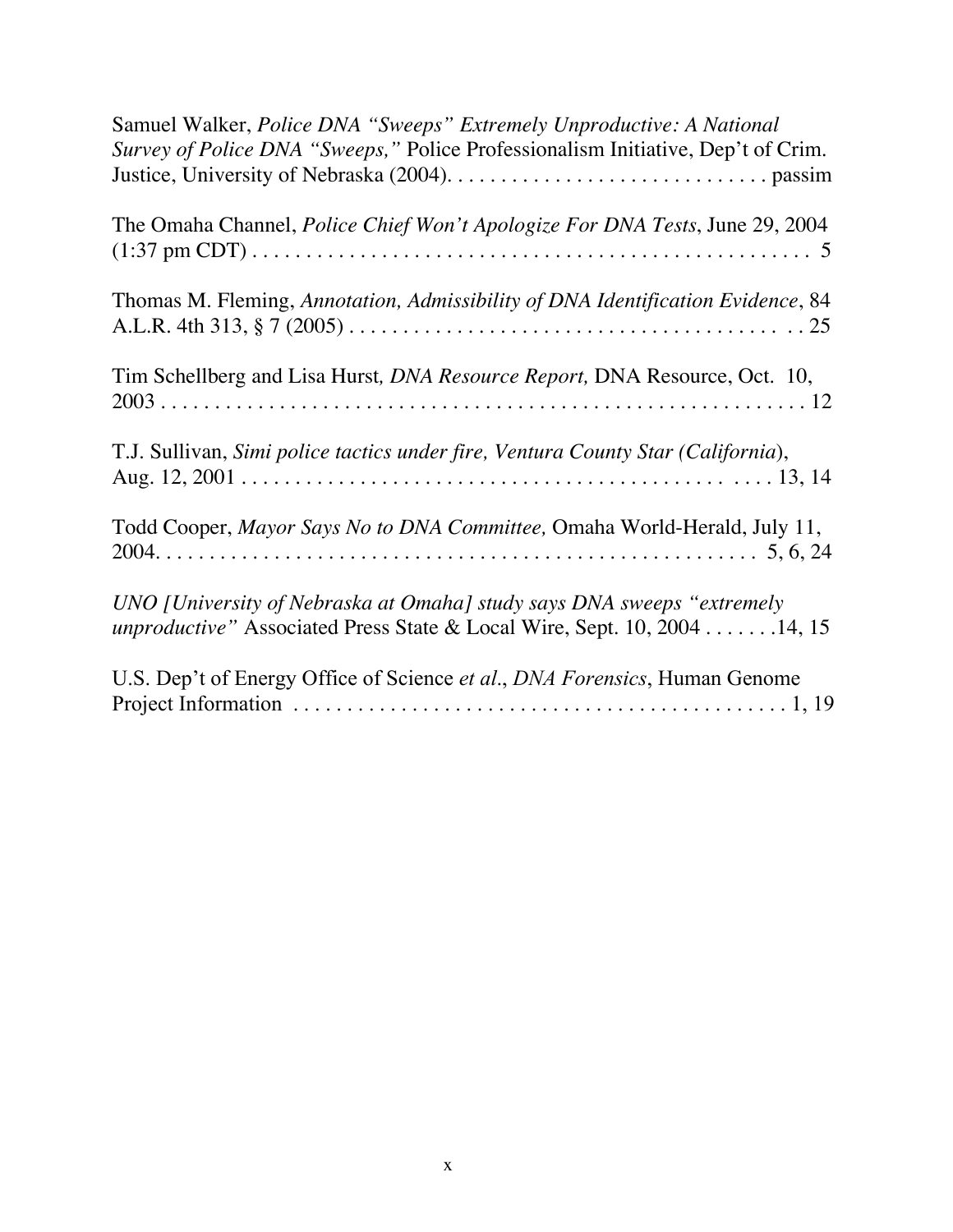#### STATEMENT OF AMICUS CURIAE

The Electronic Privacy Information Center ("EPIC") is a public interest research center in Washington, D.C., that was established in 1994 to focus public attention on emerging civil liberties issues. EPIC has participated as *amicus curiae* in numerous privacy cases, including *United States v. Kincade,* 379 F.3d 813 (9th Cir. 2004), *Hiibel v. Sixth Judicial Circuit of Nevada,* 542 U.S. 177 (2004), *Doe v. Chao,* 540 U.S. 614 (2003), *Smith v. Doe,* 538 U.S. 84 (2003), *Dep't of Justice v. City of Chicago,* 537 U.S. 1229 (2003), and *Watchtower Bible and Tract Soc'y of N.Y. Inc. v. Vill. Of Stratton,* 536 U.S. 150 (2002).<sup>1</sup>

<sup>&</sup>lt;sup>1</sup> IPIOP Law Clerks Louisa Garib, Guilherme Roschke, Jessica Shannon, and Kathryn Sheely assisted in the preparation of this brief.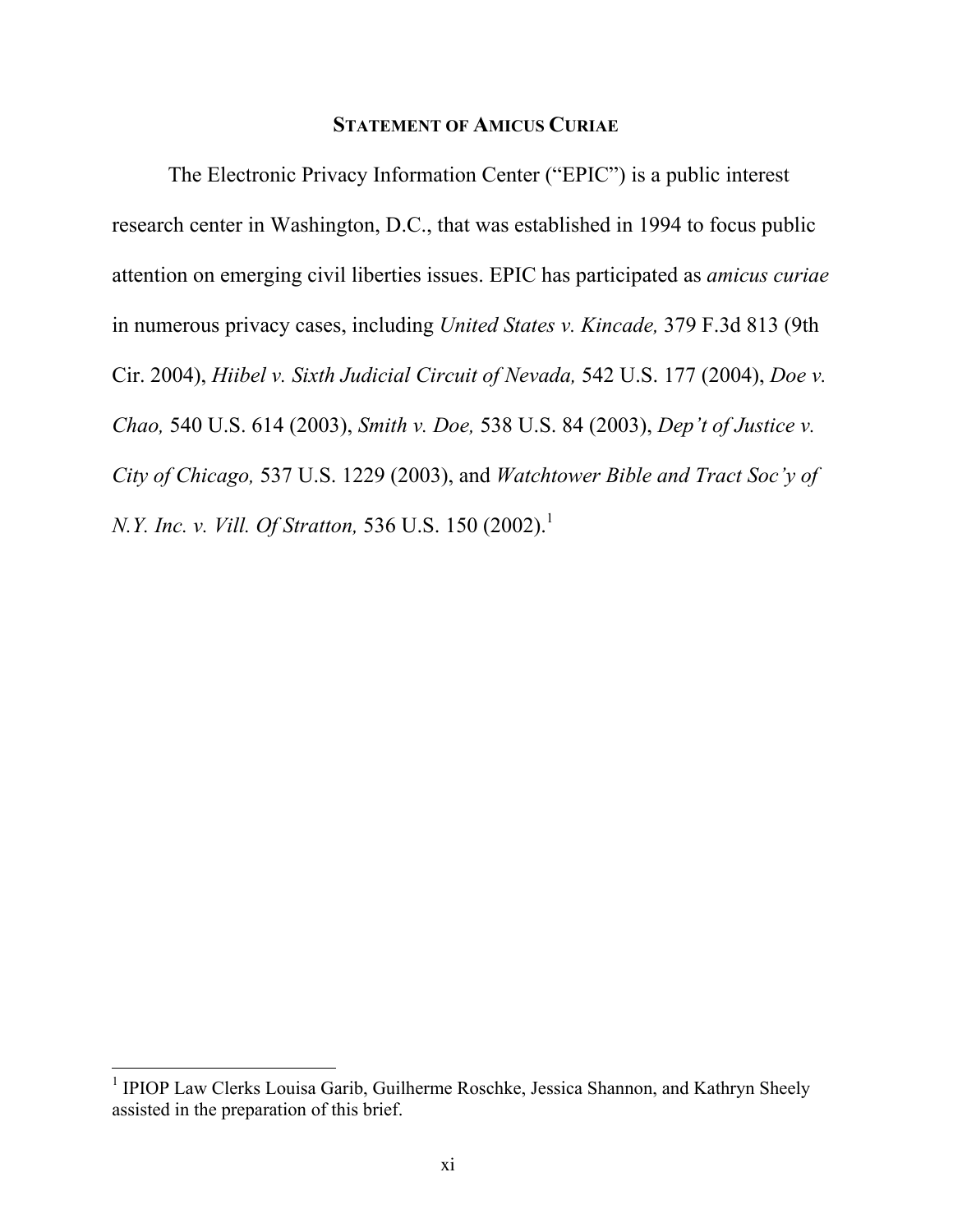#### SUMMARY OF ARGUMENT

The search to obtain DNA raises privacy concerns more significant than the search of a vehicle, a house, or even a person's pockets because DNA reveals the most intimate details about a person. In this case, Appellant Shannon Kohler declined to voluntarily submit a buccal swab containing his DNA during a dragnet search. His refusal to voluntarily provide a swab resulted in the issuance of a seizure warrant for his DNA. However, an examination of dragnets such as the one that occurred in this case shows that this investigative technique has failed repeatedly to identify the intended targets of investigations, but DNA dragnets compromised the privacy rights of thousands of innocent people.

Free persons targeted by DNA dragnets enjoy the full protection of the Fourth Amendment. The method used by police in a DNA dragnet and the nature of DNA evidence leads to uninformed, unintelligent, and potentially coerced consent, which may violate the Fourth Amendment. Individuals who are asked to give samples in DNA dragnets are often unaware of their right to refuse. They may not understand that the police can use the sample for purposes unrelated to the investigation in which it was collected, which may produce incriminating evidence in an unrelated investigation. Individuals who provide DNA during a dragnet may also not know that the sample can be retained for unrelated future uses.

xii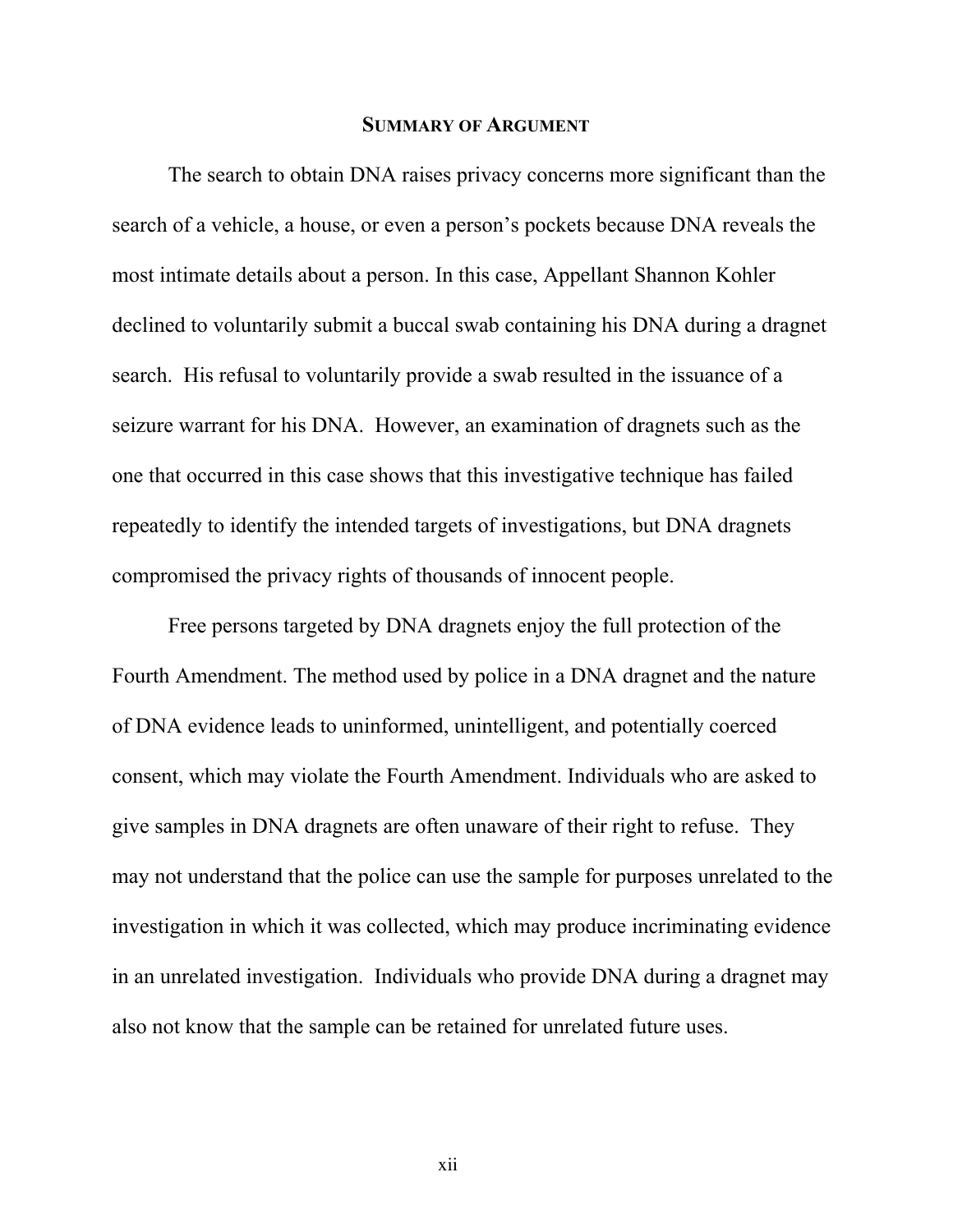For these reasons, police that conduct DNA dragnets should conform to best practices to ensure that Fourth Amendment guarantees are not violated. DNA dragnets should only be used when all other investigative avenues have been exhausted. The scope of a dragnet should be narrowly tailored to individuals who match a description of a perpetrator or had access to a victim. Police should inform individuals that they may refuse to volunteer a DNA sample, and should not use a refusal as the sole basis for subjecting individuals to additional scrutiny or legal action. Any sample that exculpates an individual should be made available to the person who provided the sample. Finally, the police should protect the privacy of any individual who gives a DNA sample during a dragnet or exercises the right not to provide a sample voluntarily.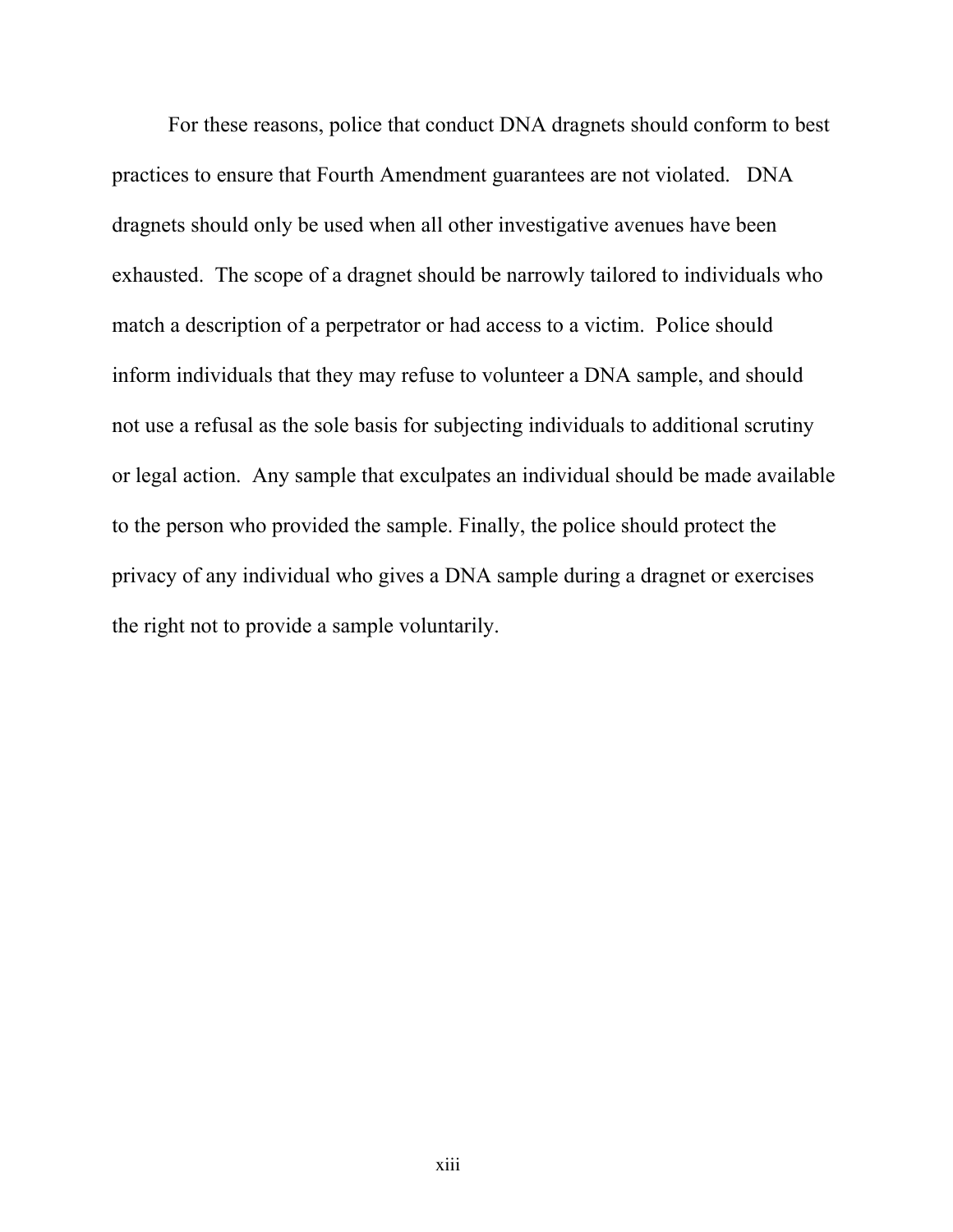#### ARGUMENT

## I. DNA Dragnets Ensnare Thousands of Innocent People, But Fail to Find Their Intended Targets.

Individuals caught in a DNA dragnet are asked to reveal the most intimate details of their persons, "including susceptibility to particular diseases, legitimacy of birth, and perhaps predispositions to certain behaviors and sexual orientation." U.S. Dep't of Energy Office of Science *et al*., *DNA Forensics*, Human Genome Project Information.<sup>2</sup> Police have undertaken at least 20 DNA dragnets across the United States in the past 15 years. Table 1 (showing the increasing use of DNA dragnets in the U.S.); Samuel Walker, *Police DNA "Sweeps" Extremely Unproductive: A National Survey of Police DNA "Sweeps,"* Police Professionalism Initiative, Dep't of Crim. Justice, University of Nebraska  $(2004)^3$ (hereinafter "Nebraska Study"); Jeffery S. Grand, *The Blooding of America: Privacy and the DNA Dragnet,* 23 Cardozo L.Rev. 2277 (2002) (examining dragnets in Chicago, Ill., and Truro, Mass.) (hereinafter "Grand").

In this case, Appellant Shannon Kohler declined to submit a buccal swab containing his DNA during one such dragnet. Mr. Kohler claims that law enforcement initially threatened to obtain a court order and to reveal his identity to the media as a suspect to coerce a DNA sample from him. Mr. Kohler was

2 http://www.ornl.gov/sci/techresources/Human\_Genome/elsi/forensics.shtml (last modified Sept. 16, 2004).

<sup>3</sup> *Available at* http://www.policeaccountability.org/dnareport.pdf.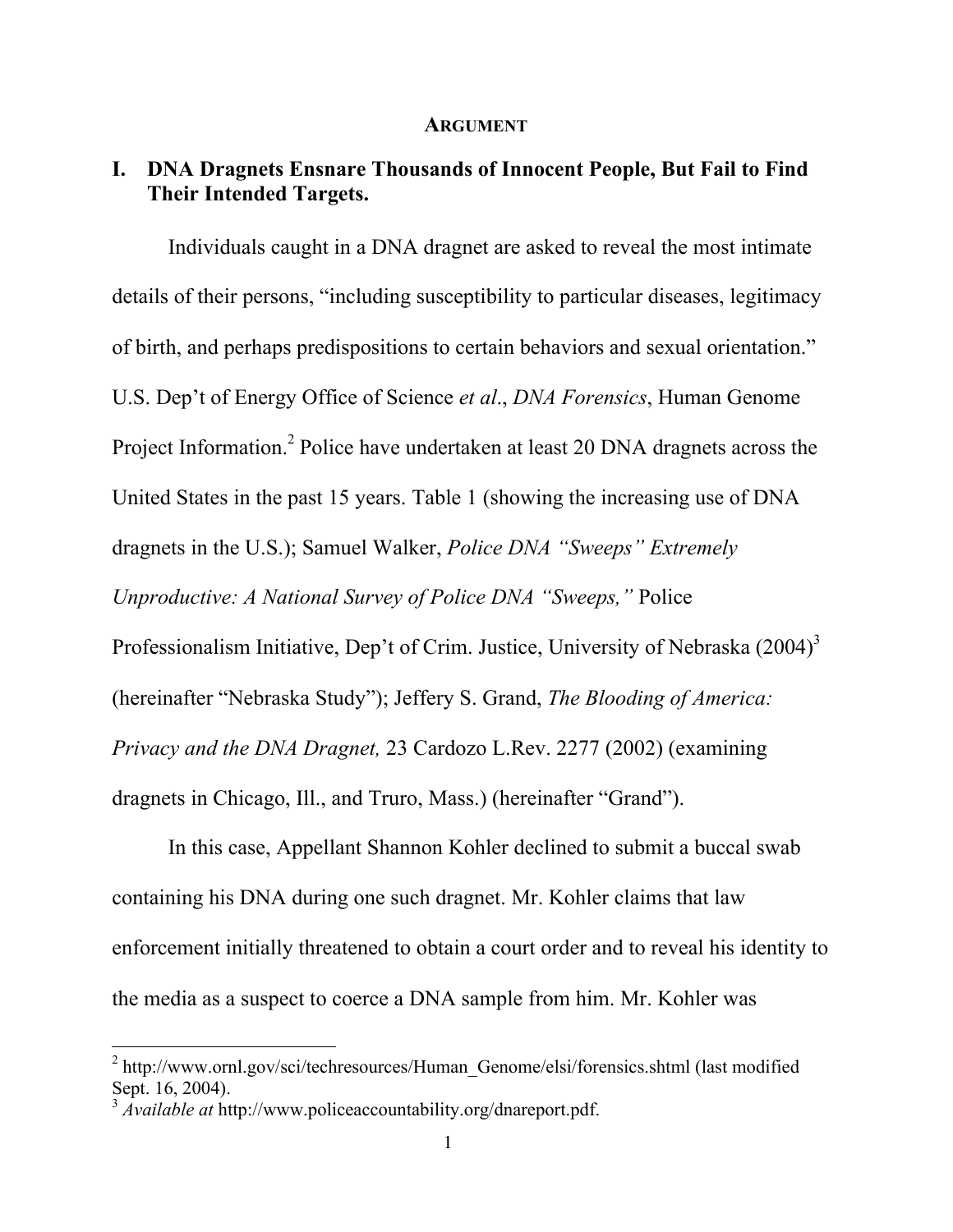eventually forced to provide the sample when the police obtained a seizure warrant. Though police had sealed other documents in the investigation to maintain the confidentiality of sources and "guard the privacy of innocent people who come under suspicion," police did not file the Kohler warrant under seal. Ryan Goudelocke, *BR police say hundreds DNA-tested*, The Advocate (Baton Rouge), Nov. 19, 2002.<sup>4</sup>

An examination of dragnets such as the one that occurred in this case shows that this investigative technique has failed time and time again to identify the intended targets of investigations, but has compromised the privacy rights of thousands of innocent people.

### A. Ann Arbor, Michigan: Racial Profiling and Retention Problems

In 1994, police in Ann Arbor, Michigan, asked more than 600 African-American men to submit DNA samples during the investigation of a serial rapist. Nebraska Study at 9. Detectives decided to target African-American men based on a vague description that the perpetrator of the underlying crime was black. Jack Leonard, *Using DNA to Trawl for Killers*, L.A. Times Mar. 10, 2001, at A1 (hereinafter "Leonard"). Approximately 160 men were voluntarily tested and excluded from suspicion. More than 400 men refused to provide a DNA sample

<sup>&</sup>lt;sup>4</sup> *Available at* http://www.2theadvocate.com/sk/old\_articles/stories/new\_forced001.shtml.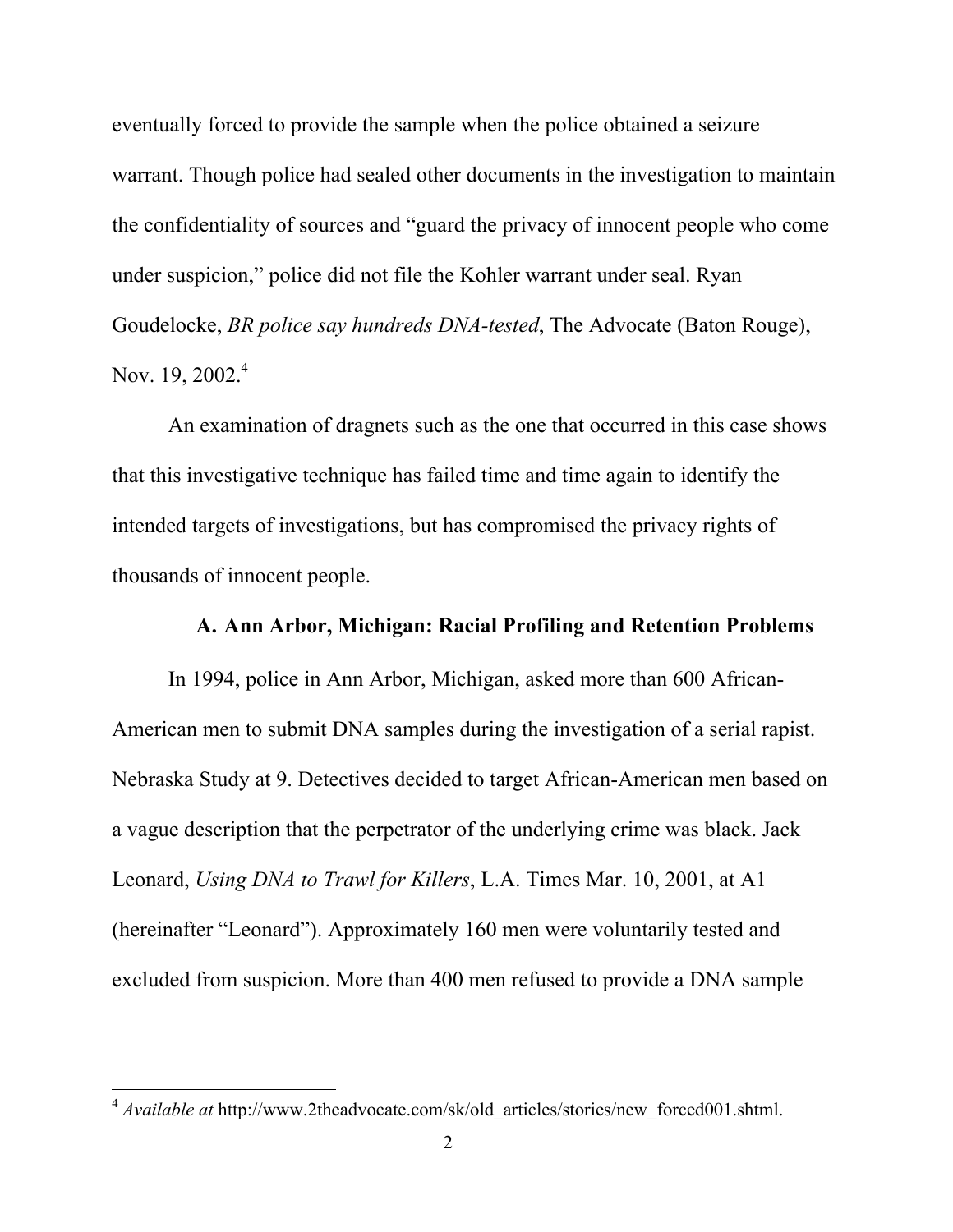and were not tested. Eight men were tested pursuant to a warrant after they refused to consent to testing.*Id.*; Grand at 2279.

The police chief in charge of the dragnet admitted to a CBS reporter that anyone who did not volunteer DNA became a suspect, saying: "[f]or them not to cooperate with us in solving her case, it leaves an open end out there for us to look at." 60 Minutes, CBS News, Sept. 12, 2004.<sup>5</sup> The perpetrator of the crimes was eventually caught while attacking a fourth woman. Leonard, *supra*. He was not among those initially tested in the DNA sweep. Nebraska Study at 9.

A class action suit was filed by some of the innocent 160 men who "voluntarily" submitted samples in the search. One of the litigants, Blair Shelton, alleges he lost his job after detectives informed his co-workers that they wanted to interview him. He stated: "It was horrible, your worst nightmare . . .Who knows what they'll do? They've got your DNA . . . Why would they want to keep something if you're innocent?" Leonard, *supra*. Police had sought to retain lab records of the DNA samples for 30 years, but agreed to destroy or return DNA samples and paid monetary damages to plaintiffs in the suit. Grand at 2323; Nebraska Study at 9-10.

5 *Available at* http://www.cbsnews.com/stories/2004/09/10/60minutes/main642684.shtml.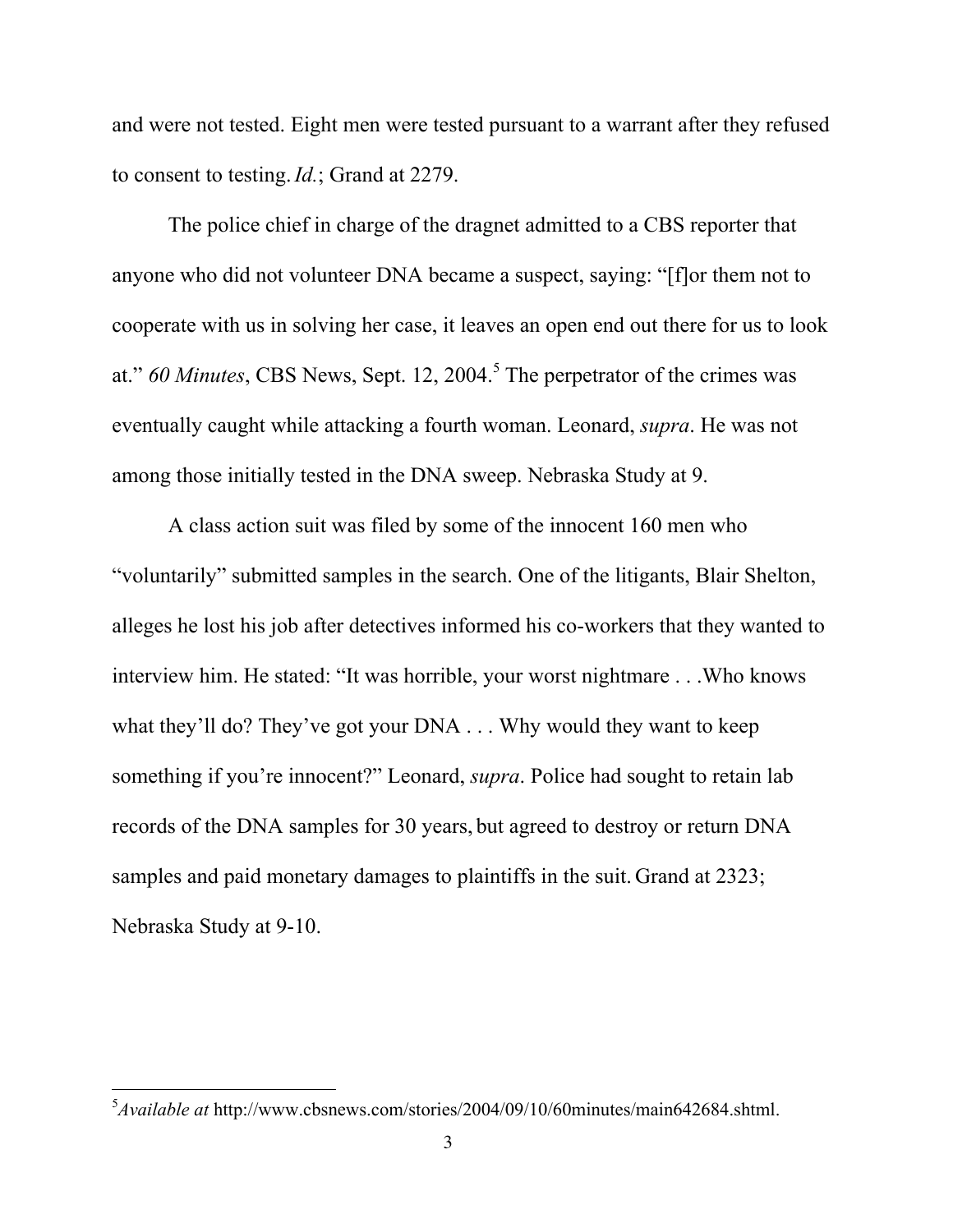#### B. Miami, Florida: DNA Retention Leads to Wrongful Arrest

In one of two Miami dragnets, more than 120 Hispanic males were asked to submit DNA samples to exclude them from suspicion in a serial rape investigation. Nebraska Study at 11*.* Detectives in the case "followed up on everybody who was a preliminary match and everybody who refused to consent voluntarily." Grand at 2323. The perpetrator was not found as a result of the DNA dragnet, but was identified through an unrelated incident.

The samples taken in the search were not destroyed when the actual rapist was found. Instead, they were run through a database of unsolved crimes. Peter J. Neufeld, Co-Director of the Innocence Project, Member of N.Y. State's Forensic Science Review Board, Testimony at the Subcomm. on Crime, Terrorism, and Homeland Security (July 17, 2003). Jorge Garcia, one of the men who voluntarily submitted a DNA sample, was arrested and charged with an unrelated 1996 rape. Officials cited the arrest as an example of how DNA databanks help authorities catch rapists: "Had we not had this massive search for this other offender," according to the executive assistant to the police chief, "we wouldn't have gotten this guy." *Id.* Unfortunately, the police did not consult the victim of the 1996 rape before charging Mr. Garcia, and "[t]he day after Mr. Garcia's arrest, the victim of the 1996 rape came forward to proclaim Mr. Garcia's innocence." *Id.* She and Mr. Garcia had consensual sex shortly before a stranger raped her, which caused the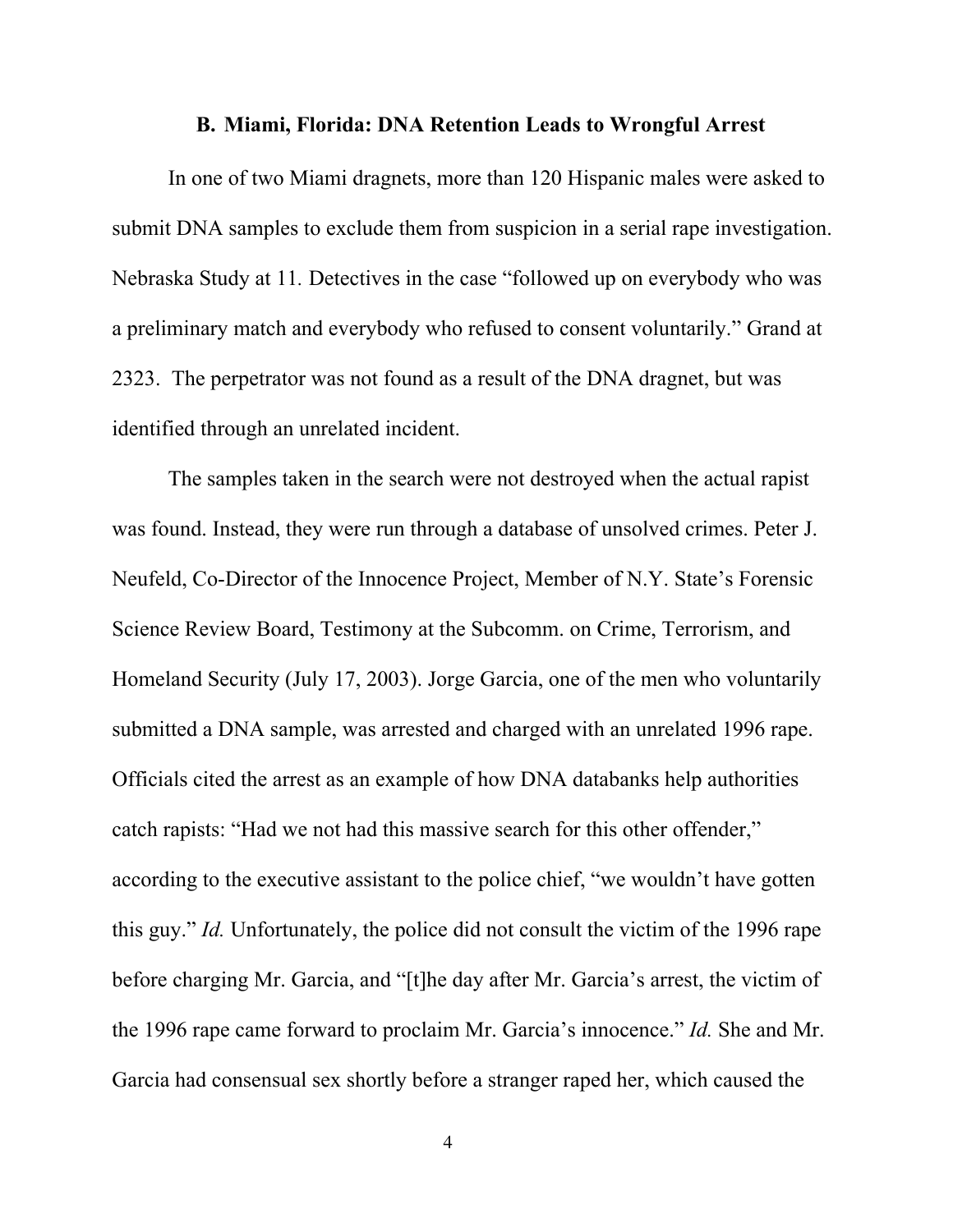crime lab to incorrectly identify the DNA sample of Mr. Garcia as a sample left by the rapist. Three days after Mr. Garcia's arrest, the police dismissed the charges against him and released him from jail. *Id.*

### C. Omaha, Nebraska: Troubling Use of Race in Dragnet

In June 2004, Omaha police launched a DNA dragnet to obtain DNA samples of more than 36 men during the investigation of a series of rapes. Nebraska Study at 13. Police claimed that they obtained a warrant for the names of black employees at the Omaha Public Power District based on witness descriptions of the rapist. Leigh Jones, *DNA "dragnets" bring privacy fight*, Nat'l L.J., Sept. 27, 20046 ; Kevin Bersett, *Victims Challenge Police Use of Controversial "DNA Dragnets,*" News Standard, Sept. 27, 2004.<sup>7</sup> The list of 84 employees provided by the employer was narrowed to 32 men who matched the rough description of the perpetrator. The Omaha Channel, *Police Chief Won't Apologize For DNA Tests*, June 29, 2004.<sup>8</sup> Police said they were searching for a black man described as 25 to 40 years old, 5-foot-3 to 5-foot-9 and 175 to 250 pounds. Todd Cooper, *Mayor* says no to DNA committee, Omaha World-Herald, July 11, 2004.<sup>9</sup> The men tested during the dragnet included a 32-year-old mentally challenged man; a longtime

<sup>6</sup> *Available at* http://www.law.com/jsp/nlj/PubArticleNLJ.jsp?id=1095434466118.

<sup>&</sup>lt;sup>7</sup> *Available at* http://newstandardnews.net/content/?action=show\_item&itemid=1044.

<sup>8</sup> http://www.theomahachannel.com/news/3473699/detail.html.

<sup>&</sup>lt;sup>9</sup> Available at http://www.ci.omaha.ne.us/departments/public\_safety\_auditor/ OWH%2020040711.pdf#search='Omaha%20DNA%20dragnet'.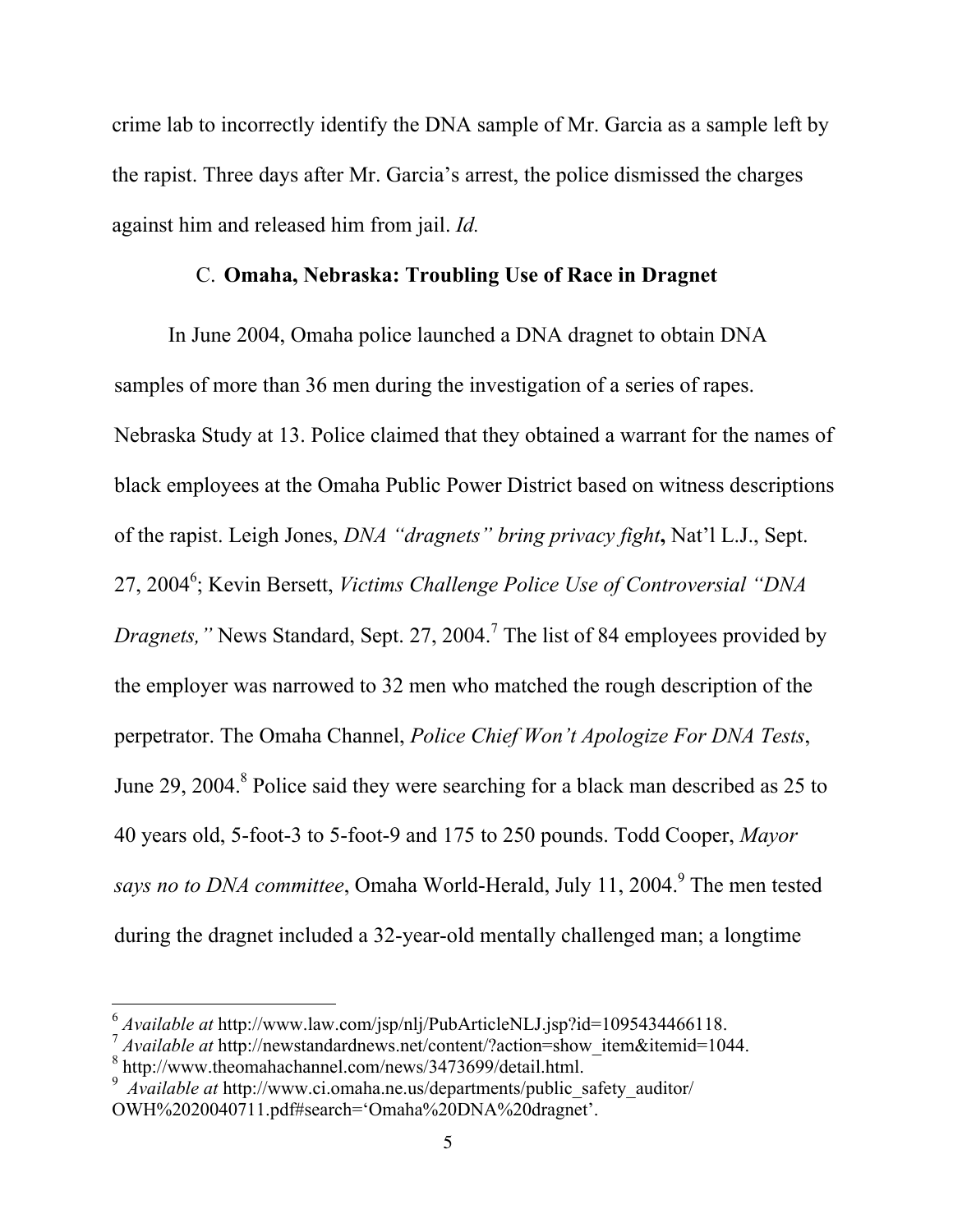Omaha Public Power District professional; an 18-year-old at a Youth Center and a 37-year-old felon, giving rise to the view that testing was random and largely based on race. *Id*.

A number of black men reported that police arrived without prior notice at their homes, asking for their DNA for the rape investigation in front of their wives and children. *Id.* Before taking the DNA, police obtained the men's signatures using the police department's generic consent-to-search forms. *Id.*

Other men reported that police told them to submit a sample or be taken to Central Police Headquarters and said they felt that they did not have a choice to refuse. *Id.* Duke Law School Professor Erwin Chemerinsky commented on the Omaha Dragnet, declaring, "[it] is completely inappropriate to use the refusal to give a sample as the basis for probable cause," and added, "[w]henever law enforcement uses race, it's troubling." Jones, *DNA "dragnets" bring privacy fight.*

To date the police have not apprehended the rapist. The application for the warrant was ordered unsealed but no description of its contents has been found. *Id.*

## D. Truro, Massachusetts: Dragnet May Have Delayed Catching Killer

In a 2002 case that garnered national attention, a local garbage collector was an early suspect in a Truro, Massachusetts murder because he regularly visited the victim's home and had a lengthy criminal record. *Cape Cod Murder Mystery*

6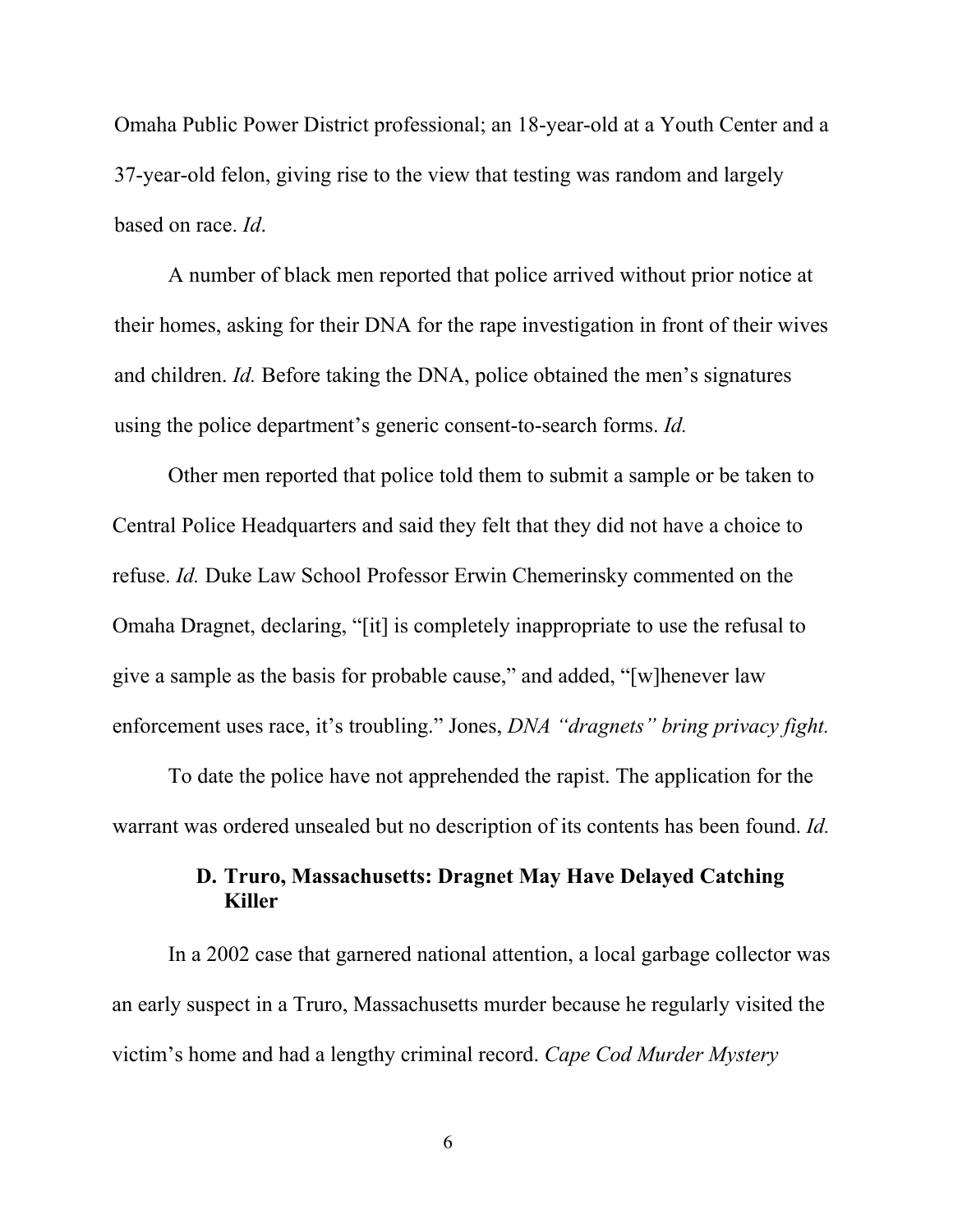Solved, CBS/AP, April 15 2005.<sup>10</sup> In 2002 the police asked the suspect to provide a DNA sample, but did not take it from him until 2003 and did not submit the sample for processing for several months. Rebecca Sinderbrand, *A Lingering Mystery on the Cape: Why did it Take so Long to Arrest a Suspected Killer?*

Newsweek/MSNBC, Apr. 25, 2005.<sup>11</sup> Due to processing backlogs, the sample languished in a crime lab for eight more months. *Id*. In April 2005, after more than 175 innocent men had been randomly tested, the suspect was identified as the killer by DNA testing. *Arrest relieves family in Cape Cop murder mystery: Man pleads not guilty in fashion writer's death,* AP, Apr. 16, 2005. 12 Lab officials reportedly said that the suspect's results could have been processed within days had they known that he was a high-priority suspect. Sinderbrand, *A Lingering Mystery on the Cape: Why did it Take so Long to Arrest a Suspected Killer?*

## E. Wichita, Kansas: "BTK Killer" Caught by Traditional Police Work

The police in Wichita, Kansas, used DNA sampling in an attempt to capture the "BTK Killer." Over 1,300 men were tested in the unsuccessful DNA sweep. *Man in BTK sweep wants DNA sample destroyed,* Chic. Tribune, Mar. 22, 2005, at A9. A suspect was arrested and confessed to the killings in 2005 after traditional

<sup>&</sup>lt;sup>10</sup> *Available at* http://www.cbsnews.com/stories/2005/04/15/national/main688478.shtml.

<sup>11</sup> *Available at* http://www.msnbc.msn.com/id/7528902/site/newsweek.

<sup>12</sup> *Available at* http://msnbc.msn.com/id/7514313.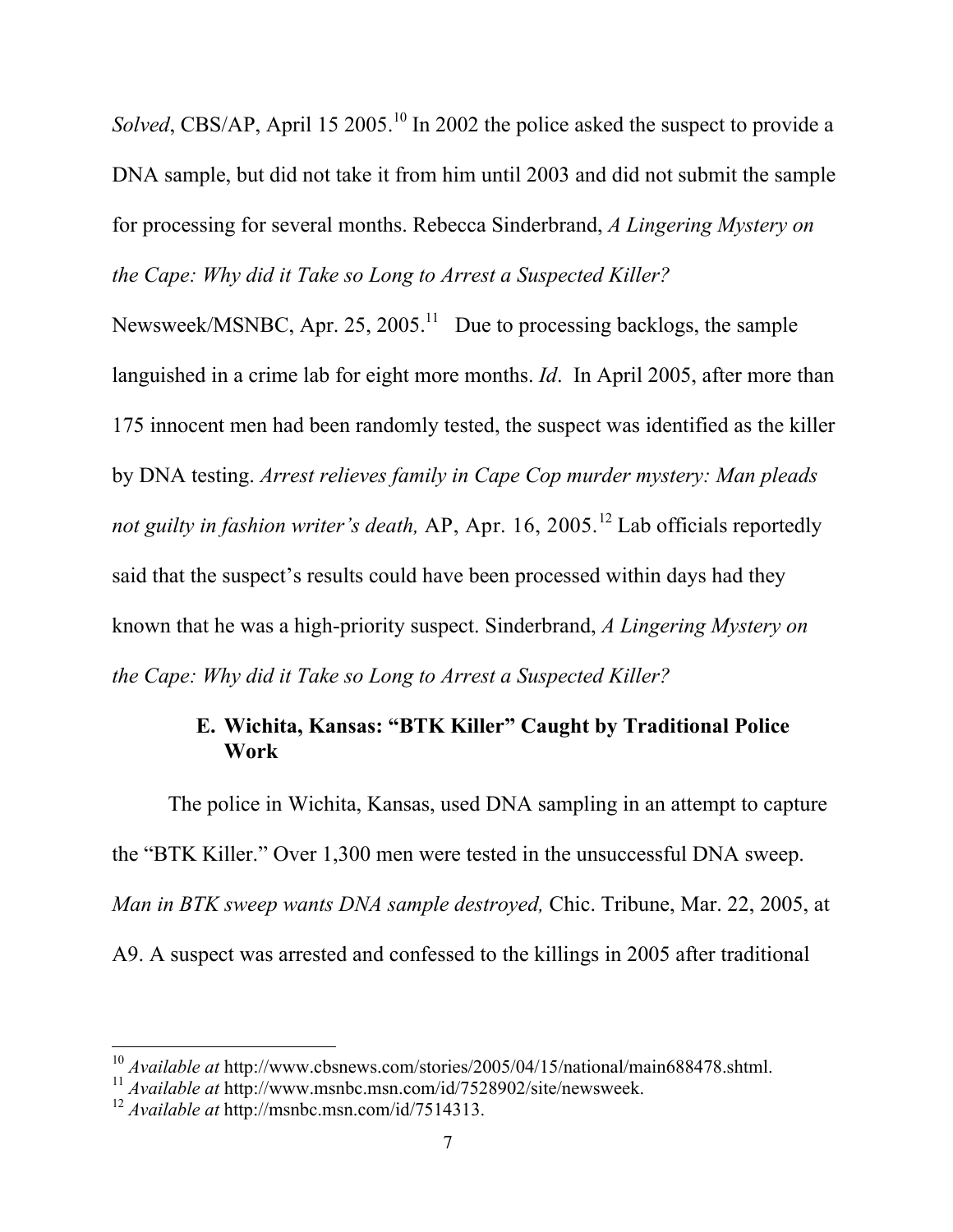police investigatory methods — not the DNA sweep — lead police to the suspect. *BTK Killer Waives Trial, Admits 10 Slayings*, AP Newswire, June 27, 2005.13

Police retained the DNA profiles of tested men after they were excluded from suspicion in the investigation. Roxana Hegeman, *Judge orders removal of* Wichita man's DNA sample from database, AP Newswire, Mar. 21, 2005.<sup>14</sup> Roger Valdez, a former target of the DNA sweep, was forced to ask the courts to limit the use of his DNA sample for the single purpose of exculpation. *Id*. He obtained an order from a Kansas district court directing the police to destroy his DNA sample and purge the related DNA profile from the state database. *Id*.

## F. San Diego, California: Early Dragnet Did Not Find Perpetrator

One of the first DNA dragnets in the United States was launched by the San Diego Police Department in 1990. Police tested approximately 800 African-American men during a serial murder investigation. Aaron B. Chapin, Note, *Arresting DNA: Privacy Expectations of Free Citizen Versus Post-Convicted Persons and the Unconstitutionality of DNA Dragnets*, 89 Minn. L. Rev. 1842, 2278; Mark Hansen, Feature, *DNA Testing – DNA Dragnet*, 90 A.B.A.J. 38, 42 (2004). None of the men tested proved to be the killer. The individual who was ultimately convicted of the crimes had refused to provide police with a DNA

<sup>13</sup> *Available at* http://www.msnbc.msn.com/id/8367581.

<sup>&</sup>lt;sup>14</sup> Available at http://abcnews.go.com/US/wireStory?id=600841&CMP=OTC-RSSFeeds0312.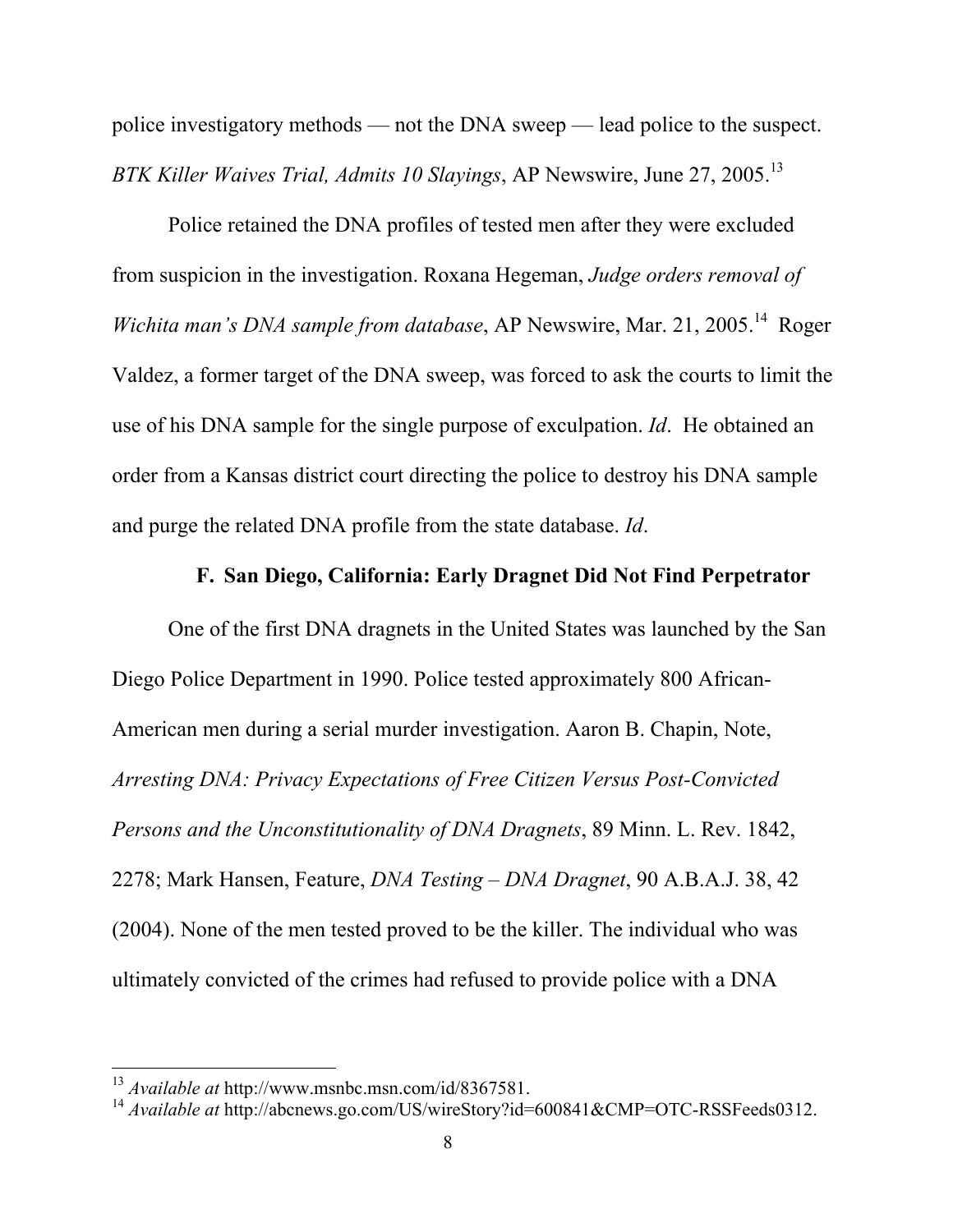sample. He was eventually identified after he was arrested for an unrelated crime. Grand at 2277, 2279.

### G. Prince George's County, Maryland: Coercion an Issue

In another unsuccessful DNA dragnet, police in Prince George's County, Maryland, tested more than 400 men in a 1998 rape-murder at a local hospital. Nebraska Study at 9-10. Police initially questioned all male hospital employees and any outsiders who may have had access to the area in which the victim was located. Grand at 2323. Potential suspects were brought to police headquarters and asked to sign a consent form allowing police to collect DNA samples. *Id.* Union members complained the police were singling out maintenance workers and bullying employees into agreeing to the search. Nebraska Study at 11. Reports from hospital maintenance workers indicated "they felt coerced by the police and did not know the DNA sample was voluntary." Grand at 2323. Police have agreed to destroy all samples once the crime is solved. Nebraska Study at 11.

#### H. Chicago Illinois: Familial Testing

In a Chicago, Illinois, DNA dragnet, police took samples from approximately 300 dark-skinned African-American men over six years. Grand at 2323. Suspects were advised of their constitutional right to refuse to give a sample, and donors signed consent forms that stated the samples "may be used for this investigation or any other investigation or any legitimate law enforcement

9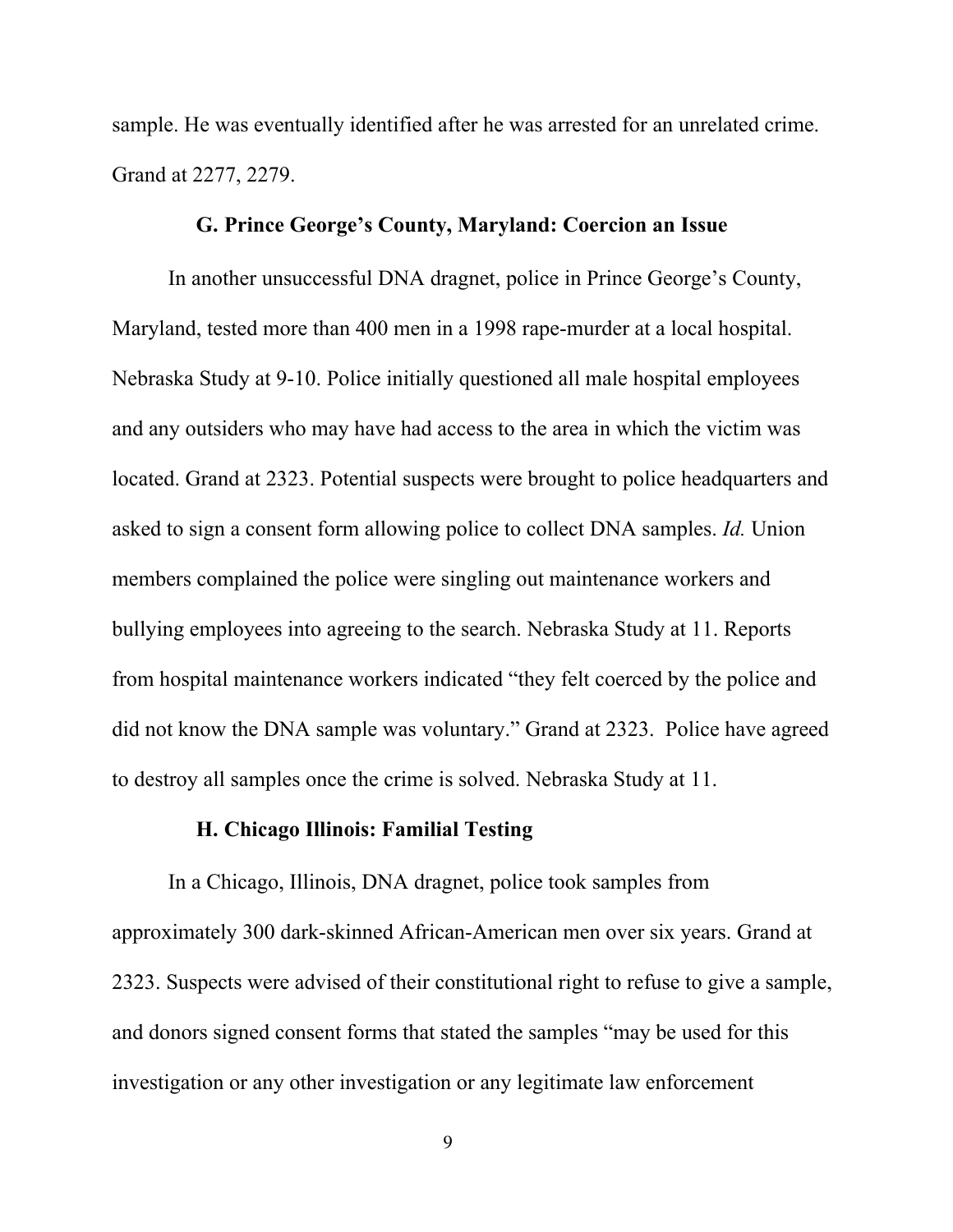purpose." *Id.* Police have admitted, however, that those who did not volunteer a sample "might have been scrutinized more closely [than those who did]." *Id.*

The perpetrator of the underlying crime was not found through voluntary DNA testing. *Id.* In 1999, when a particular suspect refused to submit a DNA sample, police obtained a saliva sample from his mother, which showed that the perpetrator was likely to be a member of her family. *Id.* The perpetrator was then arrested and a DNA sample linked him to the murders. *Id.*

#### I. Oklahoma City, Oklahoma: Perpetrator Found in Prison

A DNA dragnet was launched to find the perpetrator of a 1996 crime in Oklahoma City, Oklahoma. Police tested 200 men who had either lived near the victim and had a criminal record of violence, who resembled the police sketch of the suspect, or who had been otherwise identified as a possible suspect. Jennifer L. Brown, *DNA dragnet for killer of woman angers some*, AP, May 31, 2001 at A09; Nebraska Study at 10; *60 Minutes,* CBS News. Most individuals voluntarily provided samples, but prosecutors obtained search warrants when people refused to submit a sample. Brown, *DNA dragnet for killer of woman angers some*. The perpetrator was not identified in the group of men tested in the dragnet. *Id.* Police eventually charged a prisoner at the Oklahoma State Penitentiary with the crime. His DNA was collected as part of a routine prison procedure when he was jailed for burglary. *60 Minutes,* CBS News.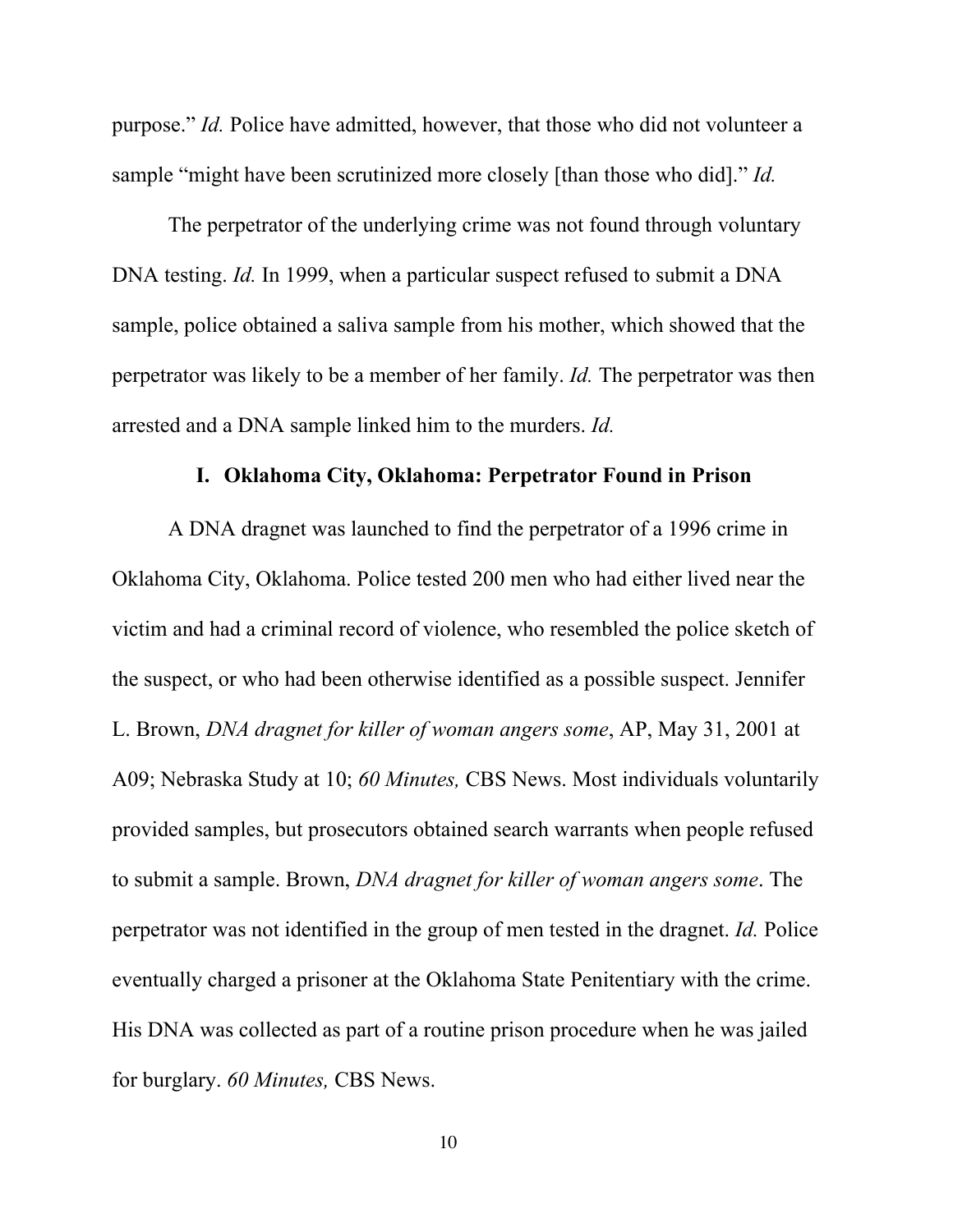#### J. Charlottesville, Virginia: Problematic Dragnet Suspended

In Charlottesville, Virginia, 187 suspects were asked to give DNA samples between 1997 and 2004 during a DNA dragnet investigating a suspected serial rapist. Press Release, American Civil Liberties Union, *ACLU Praises Charlottesville Police for Temporary Suspension of DNA Dragnet, Offers Advice for New Rules* (Apr. 15, 2004).<sup>15</sup> Police requested samples from 197 men, and 10 refused. Maria Glod, *Police in Charlottesville Suspend 'DNA Dragnet*,*'* Wash. Post, Apr. 15, 2004, at B1<sup>16</sup>; *Religion and Ethics Newsweekly: DNA Testing and* Crime, Public Broadcasting System, May 28, 2004.<sup>17</sup> Police suspended the dragnet amidst criticisms that the criteria for asking individuals for samples were illdefined. Police also agreed to return or destroy an individual's DNA sample once he had been excluded as a suspect. Nebraska Study at 13.

## K. Muncie, Indiana: Dragnet Fails to Catch Rapist

In Muncie, Indiana, 23 men were tested within a neighborhood during a 2003 dragnet investigating rapes of two girls. *Police: DNA tests tie Muncie man to rapes of two girls.* AP State & Local Wire, Oct. 6, 2003. None of the men tested matched the genetic profile of the rapist. An individual who was initially canvassed, but not tested, in the dragnet was arrested and convicted based on DNA

<sup>15</sup> *Available at* http://www.acluva.org/pressreleases2004/april15cvilledna2.doc.

<sup>&</sup>lt;sup>16</sup> *Available at* http://www.washingtonpost.com/ac2/wp-dyn?pagename=article&contentId= A12880-2004Apr14&notFound=true.

<sup>17</sup> *Available at* http://www.pbs.org/wnet/religionandethics/week739/cover.html.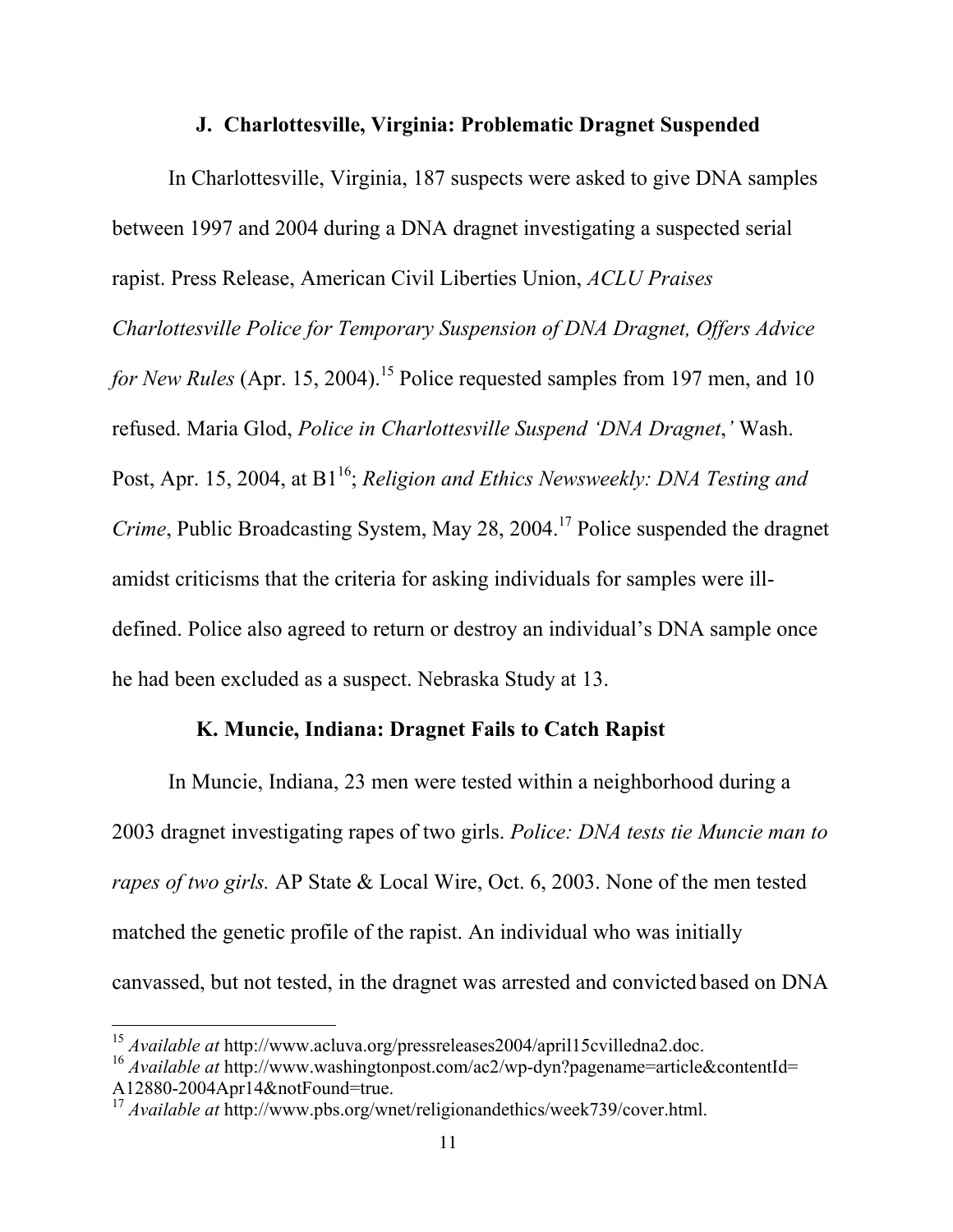results from an unrelated crime. *Jury convicts Muncie man whose DNA linked him to rapes*, AP State & Local Wire, Dec. 2, 2004; Tim Schellberg and Lisa Hurst, DNA Resource Report, DNA Resource, Oct. 10, 2003.<sup>18</sup>

### L. Costa Mesa, California: First Dragnet Fails to Solve 1988 Murder

Costa Mesa tested 113 men its first DNA dragnet, which was launched in hopes of solving a 1988 murder. Nebraska Study at 9; Leonard, *supra.* The crime remains unsolved.

## M. Costa Mesa, California: Second Dragnet Fails to Solve 1997 Murder

A 1997 murder in Costa Mesa sparked a second DNA dragnet during which 188 suspects were tested. Nebraska Study at 10; Leonard, *supra.* A Costa Mesa police lieutenant described the dragnet as a broad, unspecific technique: "It's like casting your net out…You try to cast it out as wide as you can, because you don't know where you're going to catch your suspect."Leonard, *supra.* He proposed in an L.A. Times interview, "What if we swab everyone we run across who will give us a swab?" *Id.*

There is at least one report of alleged coercion in the second Costa Mesa dragnet. When police arrived at a man's home and asked him to provide his DNA, he assumed that he had no choice but to give a sample, and did so immediately. *Id*. Afterwards, the man expressed his anger to an L.A. Times reporter: "I did feel

<sup>18</sup> *Available at* http://www.dnaresource.com/10-102003%20Summary.pdf.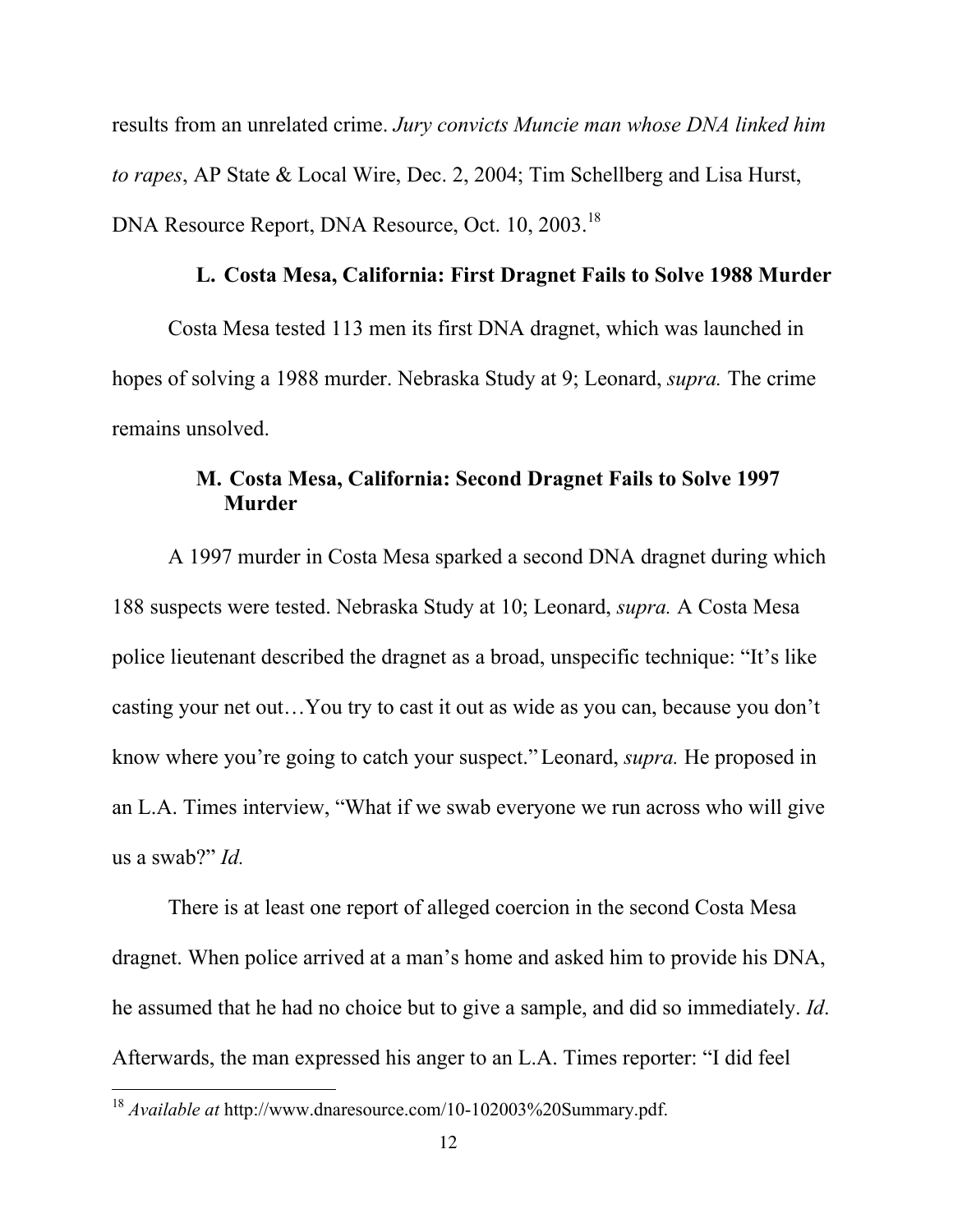pressured to do that [provide a DNA sample]…I absolutely felt that there wasn't going to be an option." The man also said that he felt that the police treated anyone who came forward to offer information about the crime like a suspect. *Id.*

## N. Los Angeles, California: Testing Reasonable Suspects Narrows Dragnet Scope

In 1999, a DNA dragnet was launched to solve the 1985 murder of a Los Angeles County Sheriff's deputy. Leonard, *supra.* Police created a list of 165 possible suspects, one of whom, a former colleague of the deputy's at the Sheriff's Department, refused to give a swab. *Id*. After gathering additional evidence, the police obtained a court order to compel the suspect to provide a saliva sample, which showed that the suspect was the killer. *Id.*

#### O. Simi Valley, California: Traditional Police Work Catches Killer

In 2001, police asked for samples from 500 men during a dragnet launched to investigate a series of rapes. T.J. Sullivan, *Simi police tactics under fire*, Ventura County Star (California), Aug. 12, 2001 at A01. The dragnet targeted Asian, Hispanic and white males between the ages of 17 and 25, 5-foot-6 and 5-foot-10 in height and 150 and 180 pounds in weight. *Id.* The individual arrested for the crimes fit the general description of the suspect, but was identified based on statements and other evidence provided by the man's housemates. *Id.*

13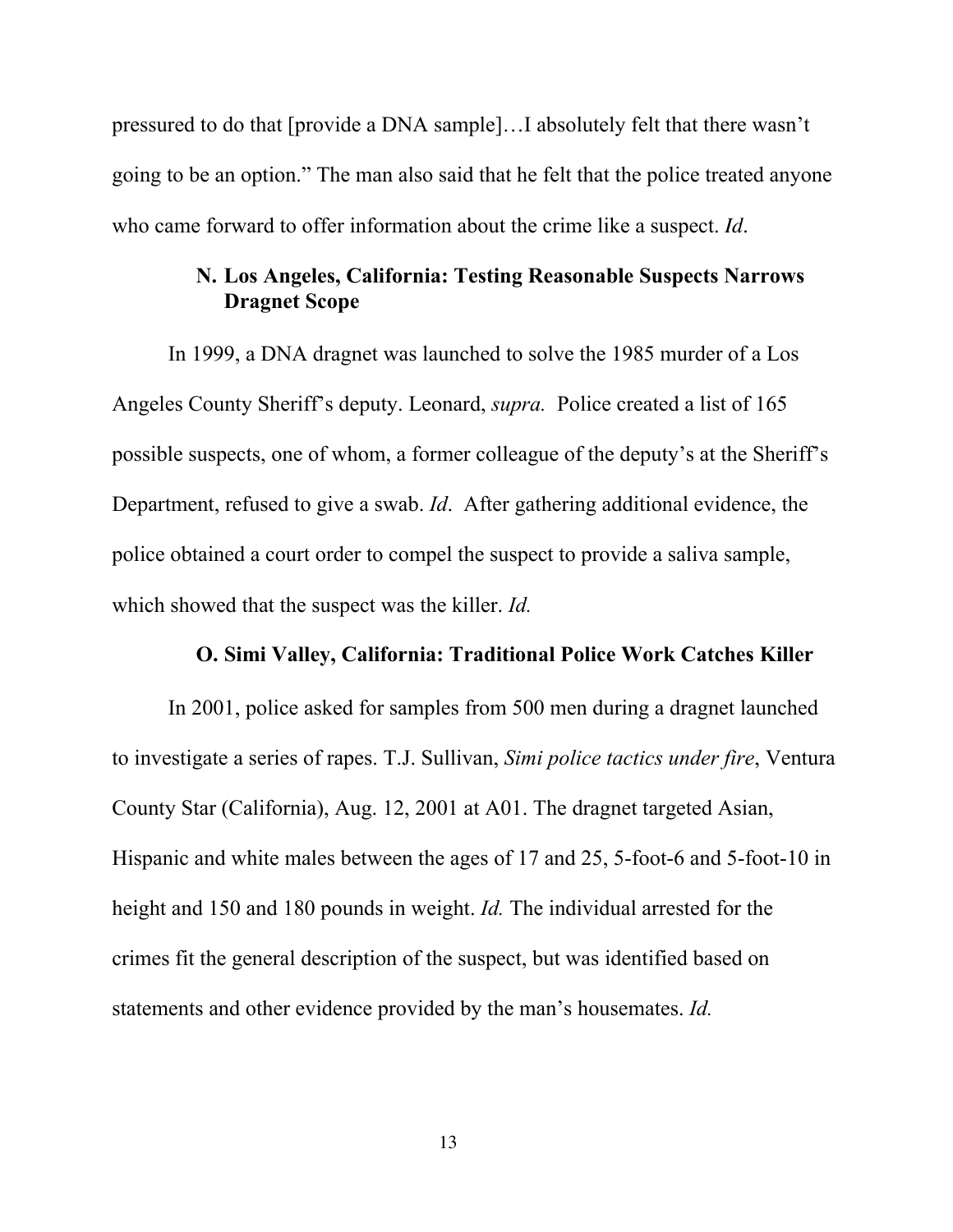In this case it was unclear how the DNA samples from the 500 exonerated

men would be used in the future. There was no commitment from law enforcement

to destroy the samples once they were used for exculpation. *Id.*

Mary Broderick, executive director of California Attorneys for Criminal

Justice observed:

Any time the government has possession of information about innocent people there's a strong potential for abuse . . . . Even if the people who have responsibility for the data intend to keep it secure, that doesn't mean that other people who have access to the data won't abuse it, either in criminal cases, or civil cases, or employment issues. The possibilities are endless . . . .

We could potentially solve every open case involving DNA by having DNA samples for every adult male or female in the country in a huge database, but that's like something out of "1984," the novel [by George Orwell]. It's not the American way.

*Id.*

### P. Kearney, Nebraska: Serial Rapist Identified by Other Means

The Kearney Police Department collected DNA samples from 75 men during a 2002 serial rapist investigation. *UNO [University of Nebraska at Omaha] study says DNA sweeps 'extremely unproductive'* AP State & Local Wire, Sept. 10, 2004. Eventually the case was solved through traditional police work: following up on tips. Professor Sam Walker, author of the Nebraska Study, commented on the Kearney case: "I understand that police are under tremendous pressure to catch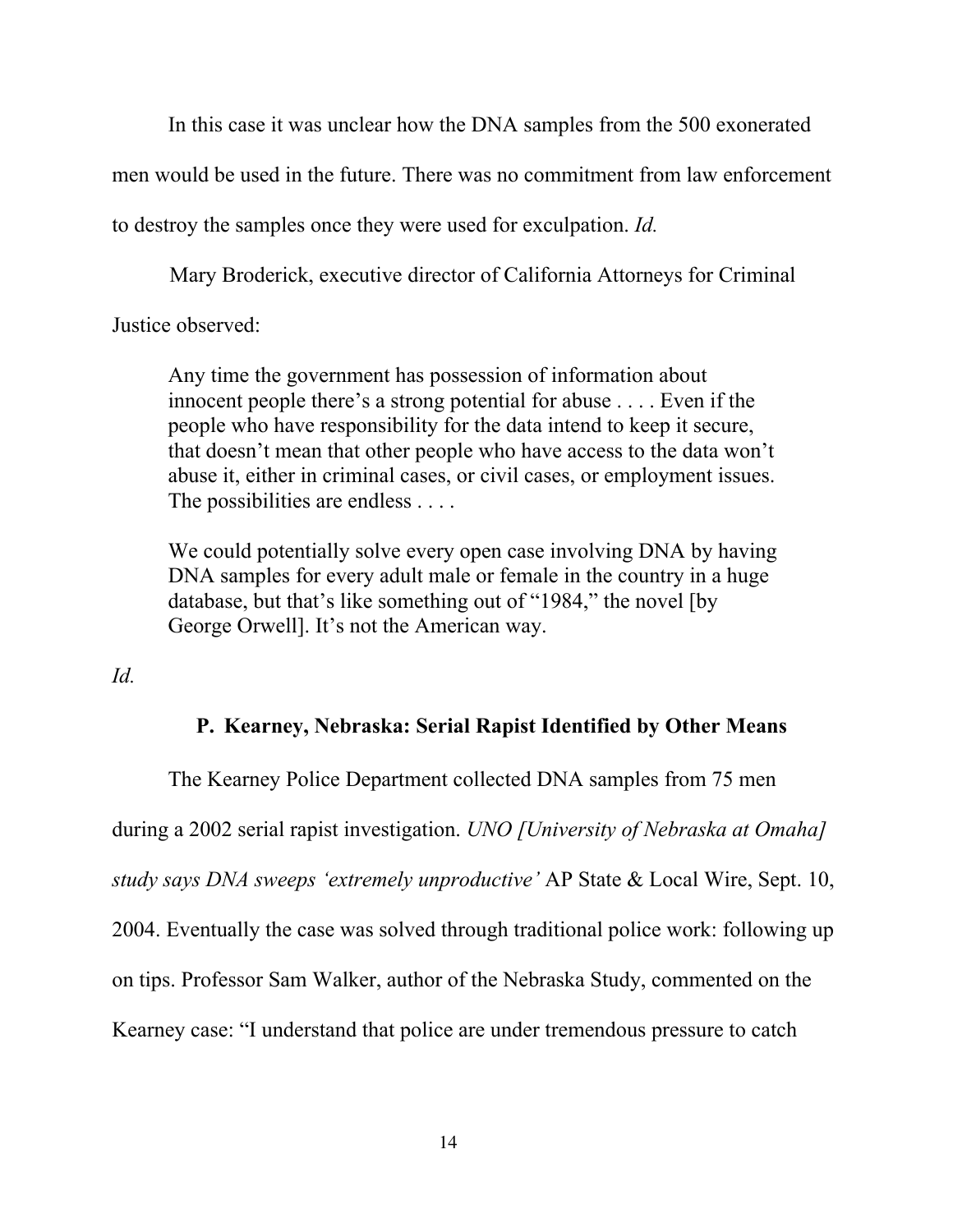someone in these cases. . . . But we can't let that kind of pressure lead to tactics that are both ineffective and probably illegal." *Id.*

#### Q. Philadelphia, Pennsylvania: DNA Fails to Catch Serial Rapist

In 1999, an unknown number of suspects were tested during the investigation of a series of Philadelphia murders. Men who fit the description of the serial rapist and murderer were asked for DNA samples. Nebraska Study at 11. The crimes remain unsolved.

#### R. Miami Florida: Strangler Identified by Victim and Neighbors

A 1994 dragnet tested over 2,300 men to find a serial rapist and murderer in Miami, FL. Nebraska Study at 10; Hansen, 90 A.B.A.J. at 43. The killer was caught after a victim was found by neighbors who heard her pounding on the walls. *Id.*

#### S. Lawrence, Massachusetts: Success From Good Practices

In what has been labeled one of the only "successful" DNA sweeps, police tested 33 men in Lawrence, Massachusetts, during the 1998 investigation of a sexual assault of a nursing home resident. Grand at 2323. The police requested DNA from only the 32 hospital employees and the victim's father, because the men were identified as being the only males with access to the victim. *Id.* One of the men who consented to DNA testing was found to be the perpetrator of the underlying crime. *Id.*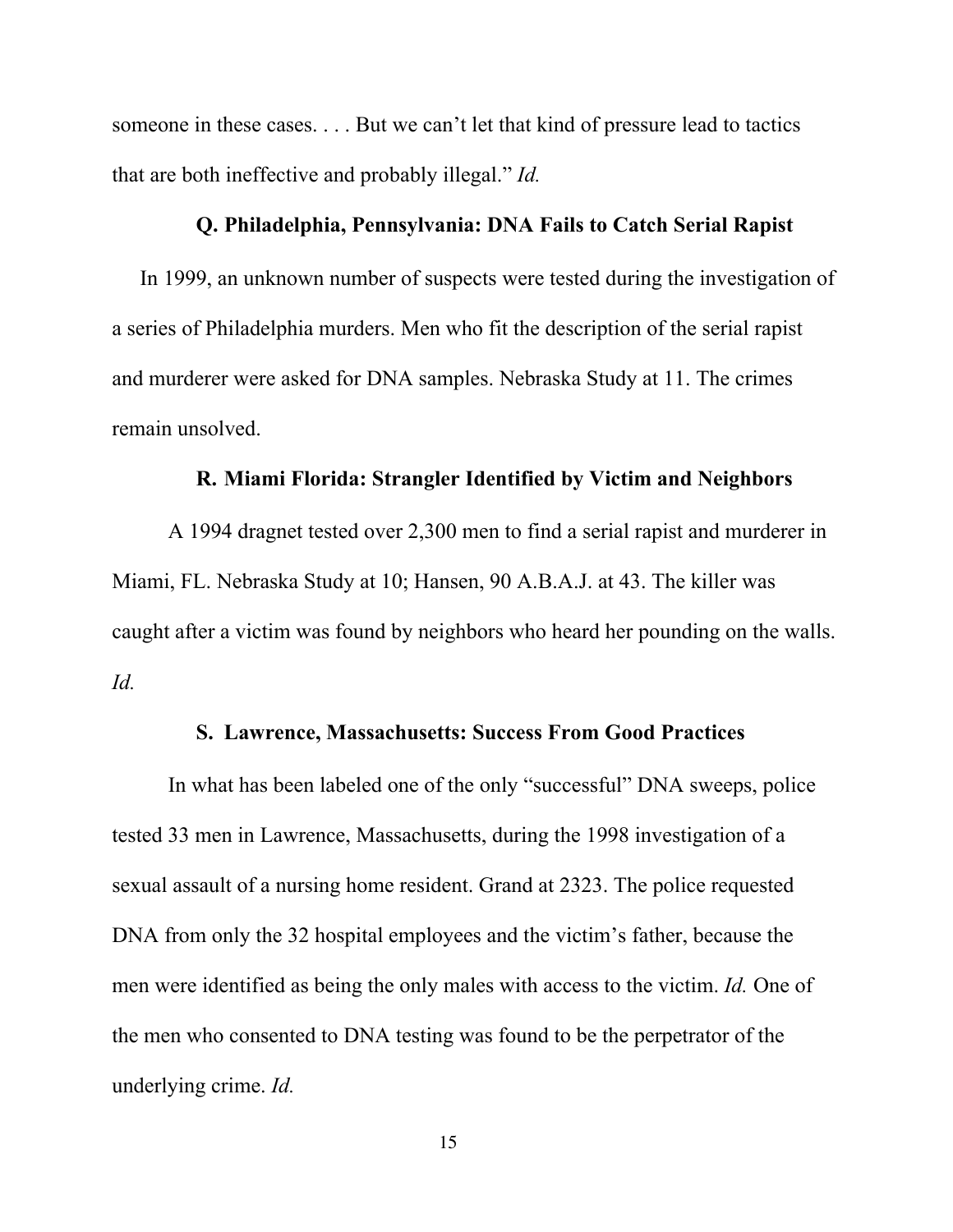### II. DNA Collection Through Buccal Swabs May Violate the Fourth Amendment Protections Against Unreasonable Search and Seizure.

The Supreme Court has made clear that the Fourth Amendment attaches to biological materials. *Schmerber v. California,* 384 U.S. 757, 767 (1966); *Skinner v. Ry. Labor Executives' Ass'n,* 489 U.S. 602, 616; *Chandler v. Miller,* 520 U.S. 305, 313 (1997).

This Circuit held in *Groceman v. Dep't of Justice* that the "collection of a DNA sample for purposes of identification implicates the Fourth Amendment[.]" 354 F.3d 411, 413-14 (5th Cir. 2004). This Court concluded, as have other circuits, that DNA collection of prisoners is reasonable because of a prisoner's diminished expectation of privacy. *Id.*; *see, e.g., Shaffer v. Saffle*, 148 F.3d 1180, 1181 (10th Cir. 1998); *Jones v. Murray*, 962 F.2d 302, 306-08 (4th Cir. 1992).

However, Mr. Kohler was not a prisoner when asked to provide his DNA during a dragnet; he was a free person. As the Supreme Court said in *United States v. Knights,* "we do not accept" even minimal intrusions on the privacy of "free persons." 534 U.S. 112, 121 (2001); *see also Hudson v. Palmer,* 468 U.S. 517, 527-28 (1984); *United States v. Keith,* 375 F.3d 346, 350 (5th Cir. 2004), *cert. denied* 125 S. Ct. 367 (2004). Mr. Kohler and any other free person asked to provide a sample in the course of a DNA dragnet enjoys a reasonable expectation of privacy that is significantly greater than the privacy rights of prisoners and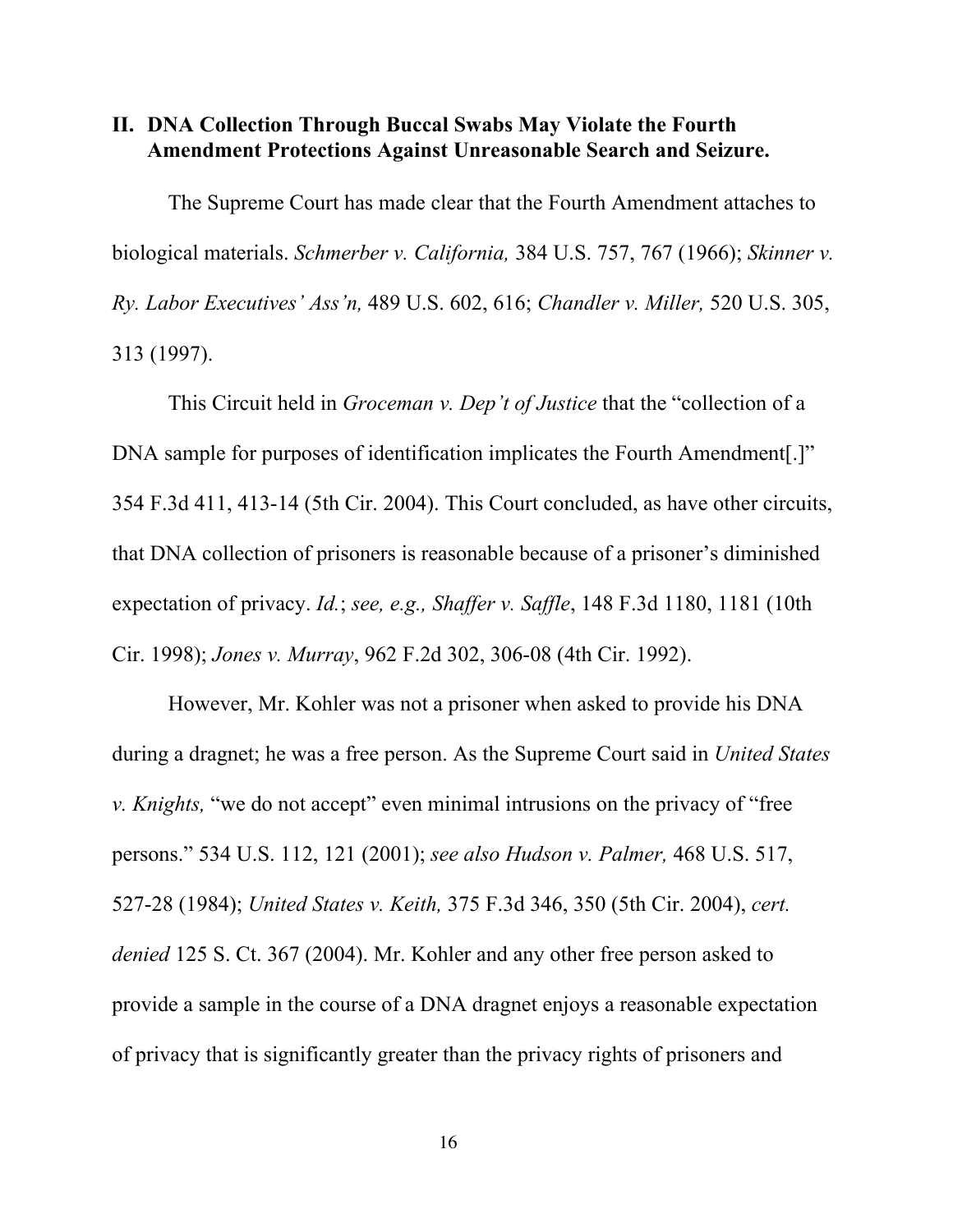probationers. *United States v. Keith,* 375 F.3d at 350*.* Free persons targeted by DNA dragnets enjoy the full protection of the Fourth Amendment.

## A. In Particular, DNA Dragnets May Violate the Fourth Amendment Because Consent Obtained in Such Dragnets Does Not Meet the Fifth Circuit's Test for Voluntariness.

The method used by police in a DNA dragnet and the nature of DNA evidence leads to uninformed, unintelligent, and potentially coerced consent. Chapin, 89 Minn. L.Rev 1843; *see also* Nebraska Study*;* Berry Scheck, *Testimony at the Laboratory Funding Report Proceedings*, Nat'l Comm'n on the Future of DNA Evidence (Jul. 26, 1999).<sup>19</sup> Individuals may not be informed of their right to refuse consent or that their DNA may be used for other purposes. Grand at 2323 (targets of the Maryland dragnet said that they "felt coerced by the police and did not know the DNA sample was voluntary."); Leonard, *supra*.

The Supreme Court has ruled that the prosecution must prove that consent for a search is "voluntarily given" by a totality of circumstances. *Schneckloth v. Bustamonte,* 412 U.S. 218, 223, 248-49 (1973). The Fifth Circuit has identified six factors to be used in determining the voluntariness of consent using a totality of the circumstances. *United States v. Morales*, 171 F.3d 978, 982-83 (5th Cir. 1999).20 DNA dragnets do not meet this Court's test for voluntariness.

<sup>19</sup> *available at* http://www.ojp.usdoj.gov/nij/dnamtgtrans6/trans-g.html.

<sup>20</sup> The six factors identified in *Morales* are:

<sup>1.</sup> the voluntariness of the defendant's custodial status;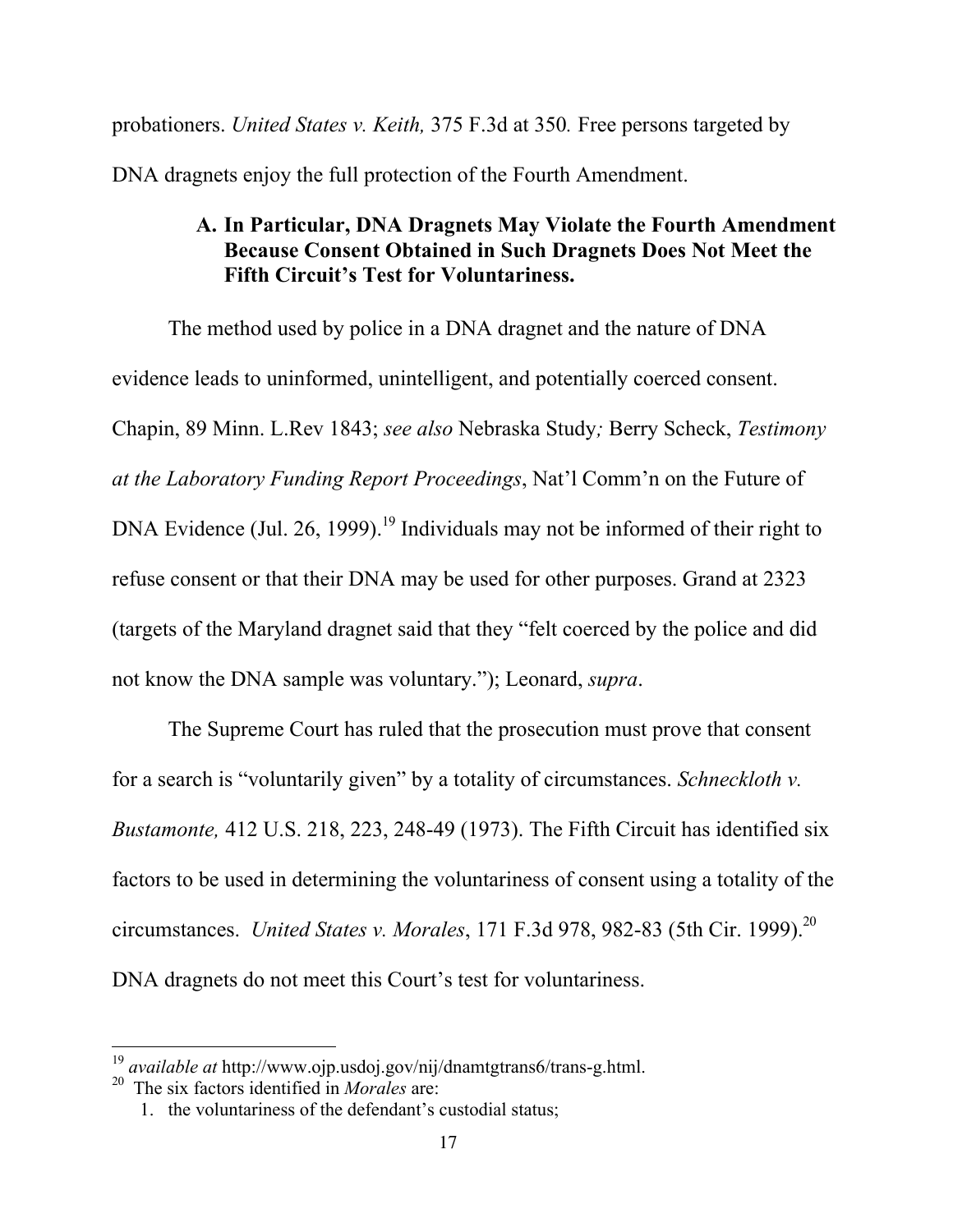#### i. Police use coercive measures to obtain consent in DNA dragnets.

The DNA dragnets implemented in the U.S. concern high-profile cases that have generated "fear among citizens and put pressure on the police to identify and arrest the perpetrator." Nebraska Study at 11. This pressure to arrest a suspect at all costs has lead to the use of coercive measures to compel suspects to consent to provide a DNA sample as the incidents described above indicate.

As in this case, police also coerce consent by threatening to seek or obtain a warrant. *United States v. Tompkins*, 130 F.3d 117, 122 (5th Cir. 1997). For example, in a Lawrence, Massachusetts dragnet, the district attorney publicly stated, "if [targets] don't volunteer, we will be compelled to seek a warrant [for an involuntary sample] through a grand-jury procedure." Grand at 2323. Similarly, in Mr. Kohler's case, police threatened to obtain a warrant if he refused to consent to give a sample, which he did. Complaint at 5, *Kohler,* 365 F.Supp. 758.

The frequency of allegations of coercion, the apparent lack of any policy guiding police in the way DNA dragnets are conducted, and the serious consequences of coerced consent should move the court to use its authority to

 $\overline{a}$ 

<sup>2.</sup> the presence of coercive police procedures;

<sup>3.</sup> the extent and level of the defendant's cooperation with the police;

<sup>4.</sup> the defendant's awareness of his right to refuse consent;

<sup>5.</sup> the defendant's education and intelligence; and

<sup>6.</sup> the defendant's belief that no incriminating evidence will be found. 171 F.3d at 982-83.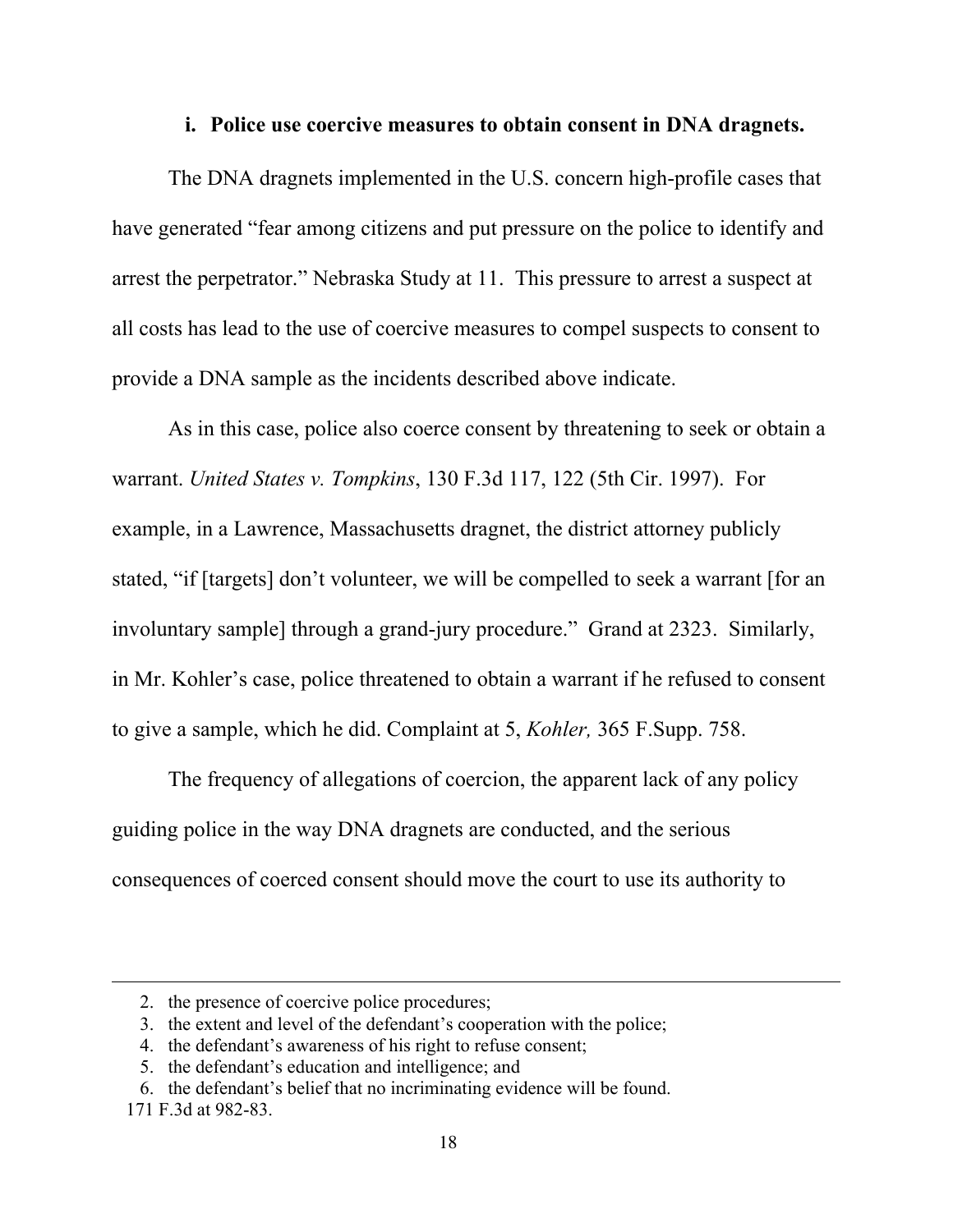guide law enforcement on the best way to respect the Fourth Amendment rights of suspects when soliciting a DNA sample.

# ii. Individuals asked to give samples in DNA dragnets are often unaware of their right to refuse.

Ignorance of one's right to refuse also weighs against the voluntariness of consent. *Morales,* 171 F.3d at 982-83. Police in DNA dragnets ask persons to provide DNA samples; some provide a sample without knowing that they have the right to refuse. In the Maryland dragnet, subjects provided DNA samples but later reported they did not know that giving a sample was voluntary. Grand at 2323. In Omaha, Nebraska, targets were asked to submit a sample or be taken to police headquarters; those who provided DNA later stated they felt that they did not have the choice to refuse. Jones, *DNA 'Dragnets' Bring Privacy Fight*. 21 The search to obtain DNA raises privacy concerns more serious than the search of a vehicle, of a house, or even a person's pockets because DNA reveals the most intimate details about a person. U.S. Dep't of Energy Office of Science, *DNA Forensics.* The significant privacy interests that arise when a person submits a DNA sample weigh in favor of requiring that individuals be made fully aware of their right to refuse consent before they are asked to voluntarily provide a sample.

<sup>&</sup>lt;sup>21</sup> *Available at* http://www.law.com/jsp/nlj/PubArticleNLJ.jsp?id=1095434466118.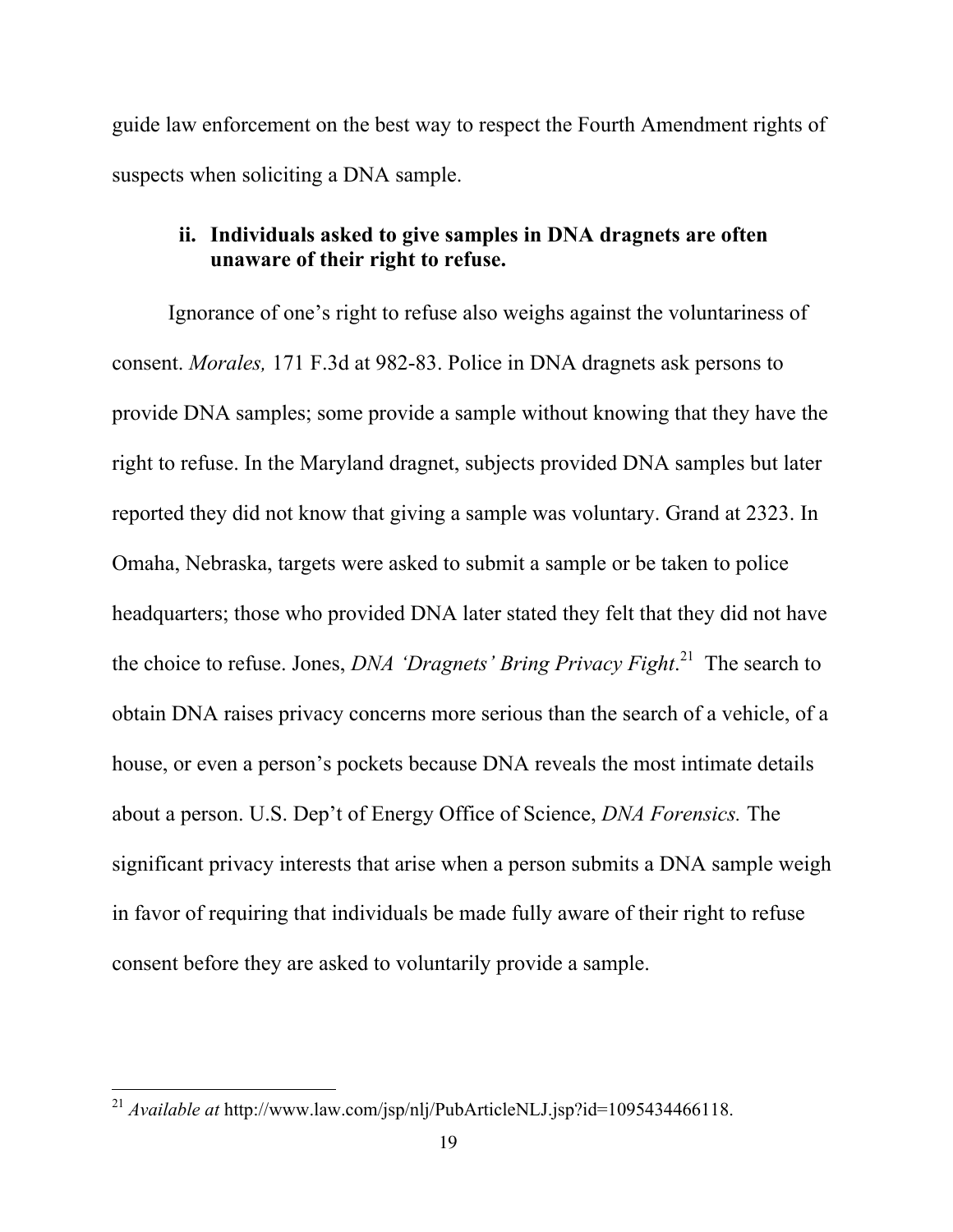## iii. Subjects of DNA dragnets may reasonably, but falsely, believe their consent will produce no incriminating evidence.

Individuals asked to provide samples during DNA dragnets are told that their DNA are being collected to exclude them from suspicion in one particular case. These individuals may believe that since they did not commit the particular crime, no incriminating evidence of an unrelated crime will be found if they consent to provide DNA. They may not know that their DNA can be run against profiles in state or federal DNA databases to see if they match any evidence collected in other open criminal investigations.<sup>22</sup> The likelihood that a person will consent to providing a DNA sample in one case while justifiably believing that use of the sample will be limited to the investigation for which it was collected is yet another factor weighing against the voluntariness of consent to provide a DNA sample. *See Morales,* 171 F.3d at 982-83.

## B. Consent to Provide a DNA Sample in a Dragnet Is Not Consent To Use DNA For Other Purposes.

DNA samples can be used for purposes outside the scope of the investigation for which the dragnet was conducted. In addition to not being aware that samples may be used in all open police investigations, subjects might not be

<sup>&</sup>lt;sup>22</sup> State and Federal criminal justice agencies are able to use a DNA sample to compare a person's DNA profile to open Federal investigations using the Combined DNA Index System ("CODIS") and to open state investigations using the state-wide DNA index system. States, however, are not permitted to enter into CODIS the DNA identification records from persons who voluntarily submit samples for elimination purposes. 42 U.S.C. § 14132(a)(1).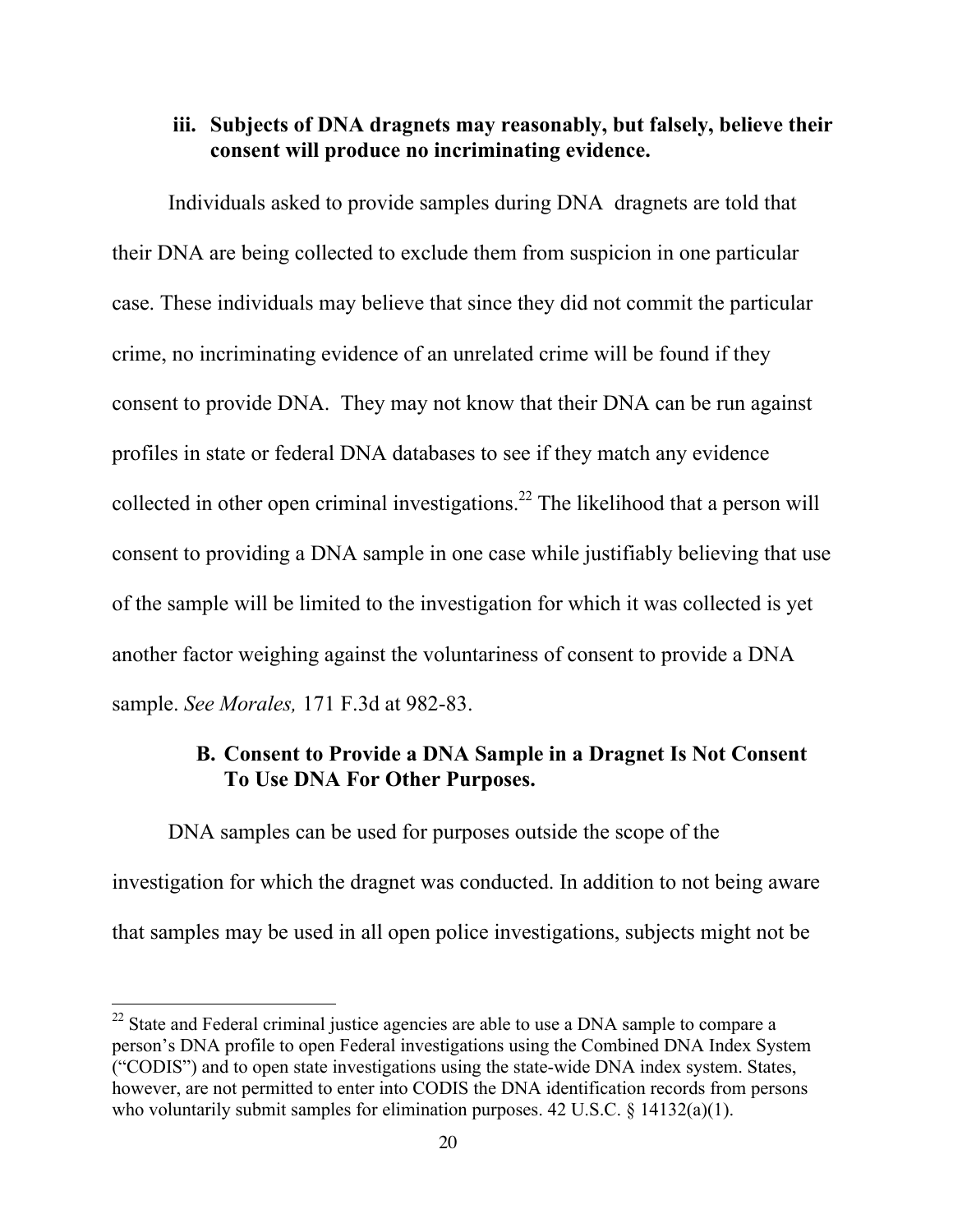informed that their DNA samples may be retained and entered into a DNA database for use in future investigations. *See, e.g.,* Nebraska Study at 9-10. These factors affect not only the voluntariness of consent to provide a DNA sample; they also limit the scope of consent. The Supreme Court found in *Florida v. Jimeno* that the scope of consent is "that of 'objective' reasonableness—what would the typical reasonable person have understood by the exchange between the officer and the suspect?" 500 U.S. 248, 251 (1991). When individuals consent to provide a DNA sample in a dragnet, they do so to be eliminated as a suspect in that particular case. The "typical person" would not assume that this consent covers imputing a DNA sample into a state database, using the DNA in unrelated criminal investigations, or analyzing the DNA for genetic or medical purposes. *See* Nebraska Study at 8-10.

In Ann Arbor, Michigan, subjects in a DNA dragnet fought the retention of their DNA in the state database after they had been eliminated from suspicion in the original crimes. In 1997, four years after the dragnet began, police agreed to destroy or return DNA samples and pay monetary damages to the volunteers. Grand at 2323. In Wichita, Kansas, a district court recently granted an order directing the police to destroy the DNA sample and purge the related DNA profile from the state database of one man caught in the city's DNA dragnet. *Judge orders removal of Wichita man's DNA sample from database,* AP Newswire, Mar. 21,

21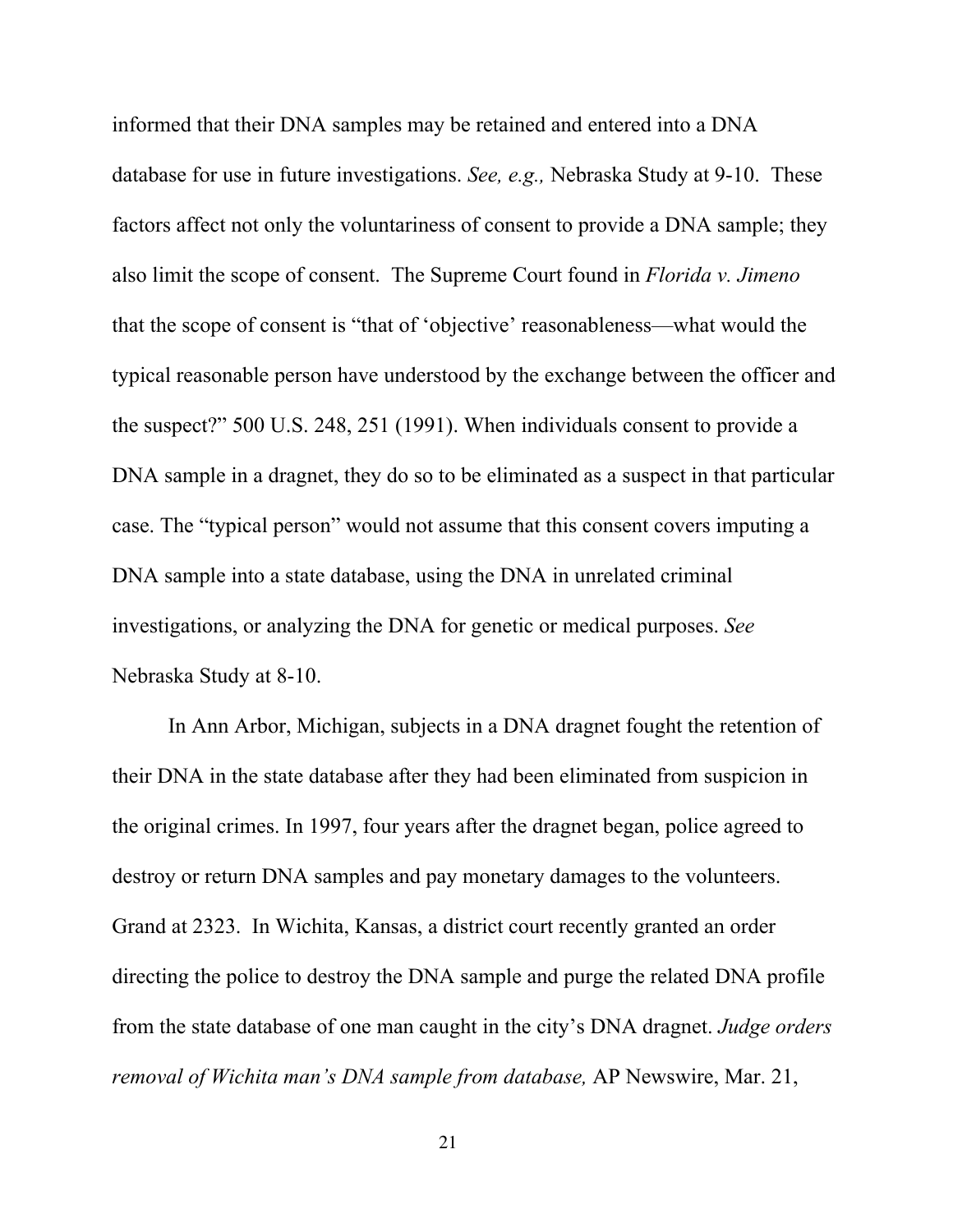2005. A class action lawsuit currently pending in federal court challenges the retention and use of DNA samples collected during the dragnet in which Mr. Kohler's DNA was obtained. *Wagster v. Litchfield,* No. 3:03-cv-00589 (Mid. Dist. La. filed Jul. 31, 2003). In light of the limited scope of consent given in a DNA dragnet and the ability of police to use DNA for outside that scope, the use of DNA samples should be limited to the comparison against evidence collected in the particular crime for which the DNA sample was collected.

# III. To Ensure That DNA Dragnets Are Constitutional, This Court Should Recognize Police "Best Practices" That Conform to the Protections of the Fourth Amendment.

A model of best practices can be created to ensure that police conducting

DNA dragnets do not violate the Fourth Amendment rights of individuals. This

model includes the following practices:

- Only use dragnets as a last resort.
- Limit scope of dragnet to those who match the description of the perpetrator or who had access to the victim.
- Inform potential donors of their right to refuse to volunteer a DNA sample.
- Do not threaten potential donors with increased scrutiny and future legal action.
- Destroy samples gathered from donors exculpated in the DNA dragnet or disclose how the sample will be used.
- Protect the privacy of donors and those who exercise the right not to provide a sample voluntarily.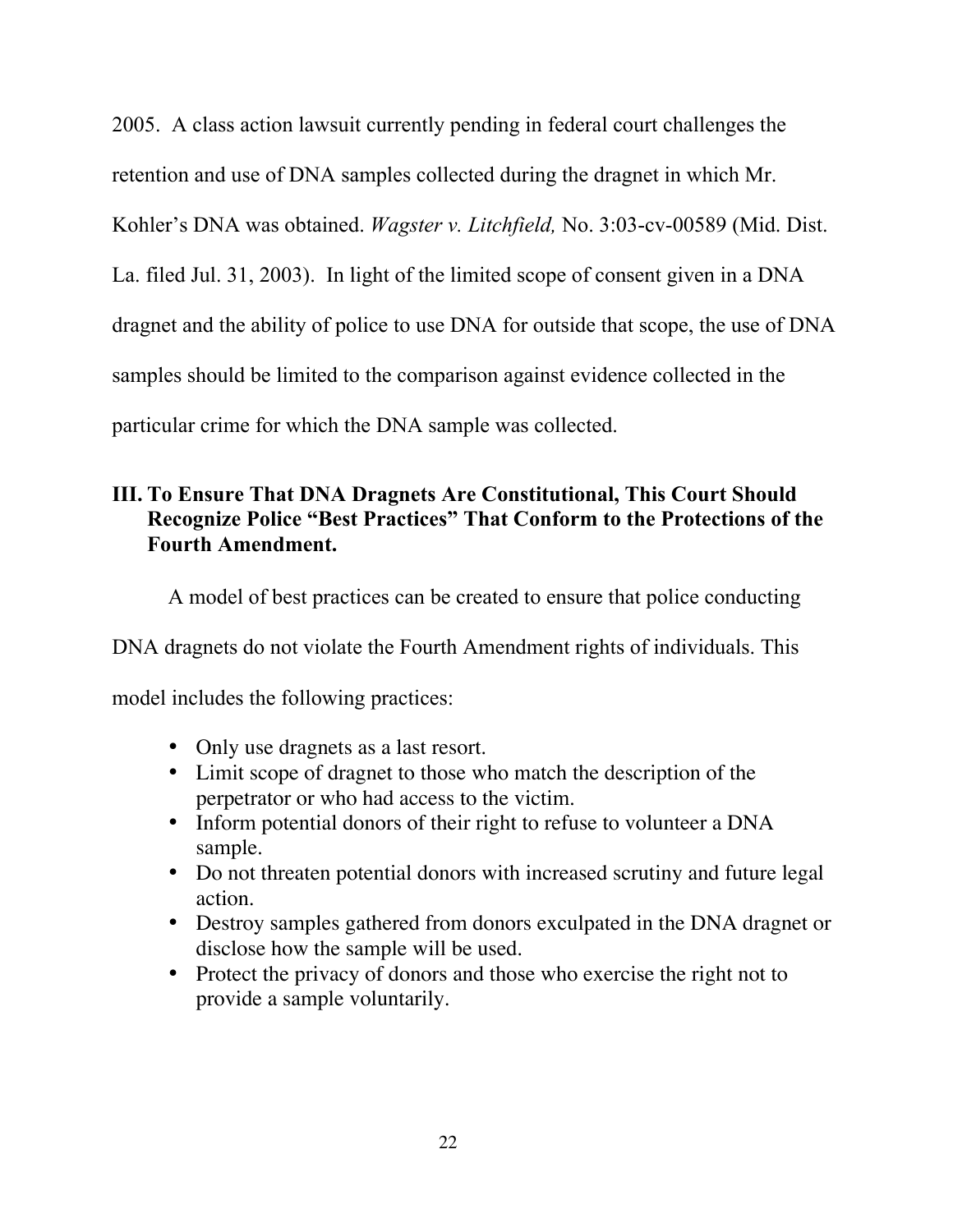### A. Only Use Dragnets As a Last Resort.

The DNA dragnets used in the U.S. underscore the need for exhausting alternative police investigative methods before resorting to DNA dragnets. In at least seven dragnets, perpetrators of crimes have been identified using traditional police investigative methods.<sup>23</sup> The "successful dragnet" in Lawrence, Massachusetts, also underscores the need to exclude all probable suspects through selective DNA testing before initiating a broad dragnet. In Lawrence, the only men tested were the ones who were known to have direct access to the victim. Grand at 2323. The testing was carried out on only thirty-three individuals and remains the only "successful" dragnet in U.S. history. *Id.*

In other instances where the police are permitted to use intrusive investigative techniques, they are required first to provide "a full and complete statement as to whether or not other investigative procedures have been tried and failed or why they reasonably appear to be unlikely to succeed if tried or to be too dangerous." Federal Wiretap Act, 18 U.S.C. § 2518(1)(c). Since a DNA dragnet is a similarly intrusive investigative technique and a suspicionless search of a large number of people, a DNA dragnet should be used as a last resort.

<sup>&</sup>lt;sup>23</sup> These dragnets include Baton Rouge, La.; Wichita, Kan.; Chicago, Ill.; Oklahoma City, Okla.; Omaha, Neb.; Simi Valley, Cal. and Kearney, Neb. Grand, 23 Cardozo L.Rev. at 2277; Nebraska Study, *supra.*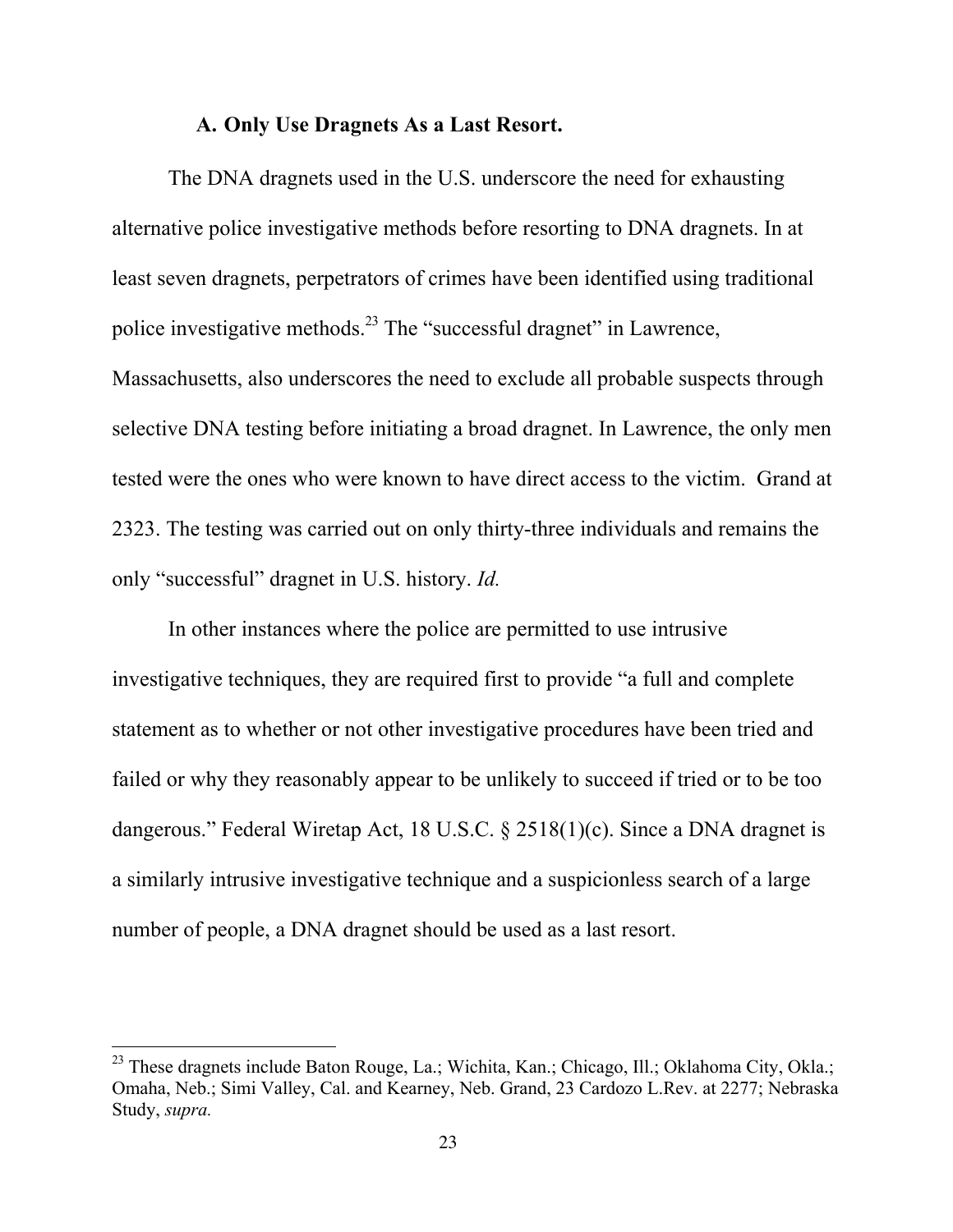## B. Limit the Scope of a Dragnet to Those Who Match the Description of the Perpetrator Or Who Have Access to the Victim.

The purpose of a DNA dragnet is to capture the perpetrator of a specific crime for which there is DNA evidence. If the Court allows DNA dragnets to continue, it should limit the scope of a dragnet to those suspects who police reasonably suspect could have committed the crime. If the police request a DNA sample from someone who could not have committed the crime, they are not using the DNA dragnet to solve a specific crime but rather to create a DNA database to be used in other cases: this is a suspicionless search and is a clear violation of the Fourth Amendment. *See generally Indianapolis v. Edmond,* 531 U.S. 32 (2000); *Groceman,* 354 F.3d at 412.

DNA dragnets based on the vague description of a "white male" or "black male" are similarly unconstitutional. *See Davis v. Mississippi,* 394 U.S. 721 (1969) (finding that the police could not detain the defendant to take his fingerprint sample based on the victim's description of her assailant as a "black male"). In Omaha, Nebraska, police were criticized for conducting a DNA dragnet largely based on race. Cooper, *Mayor Says No to DNA Committee*. 24 DNA dragnets should only be implemented when there is a description of a suspect that is sufficiently narrow that it does not include all members of a particular race or age.

<sup>24</sup> *Available at* http://www.ci.omaha.ne.us/departments/public-

safety\_auditor/OWH%2020040711.pdf#search='Omaha%20DNA%20dragnet.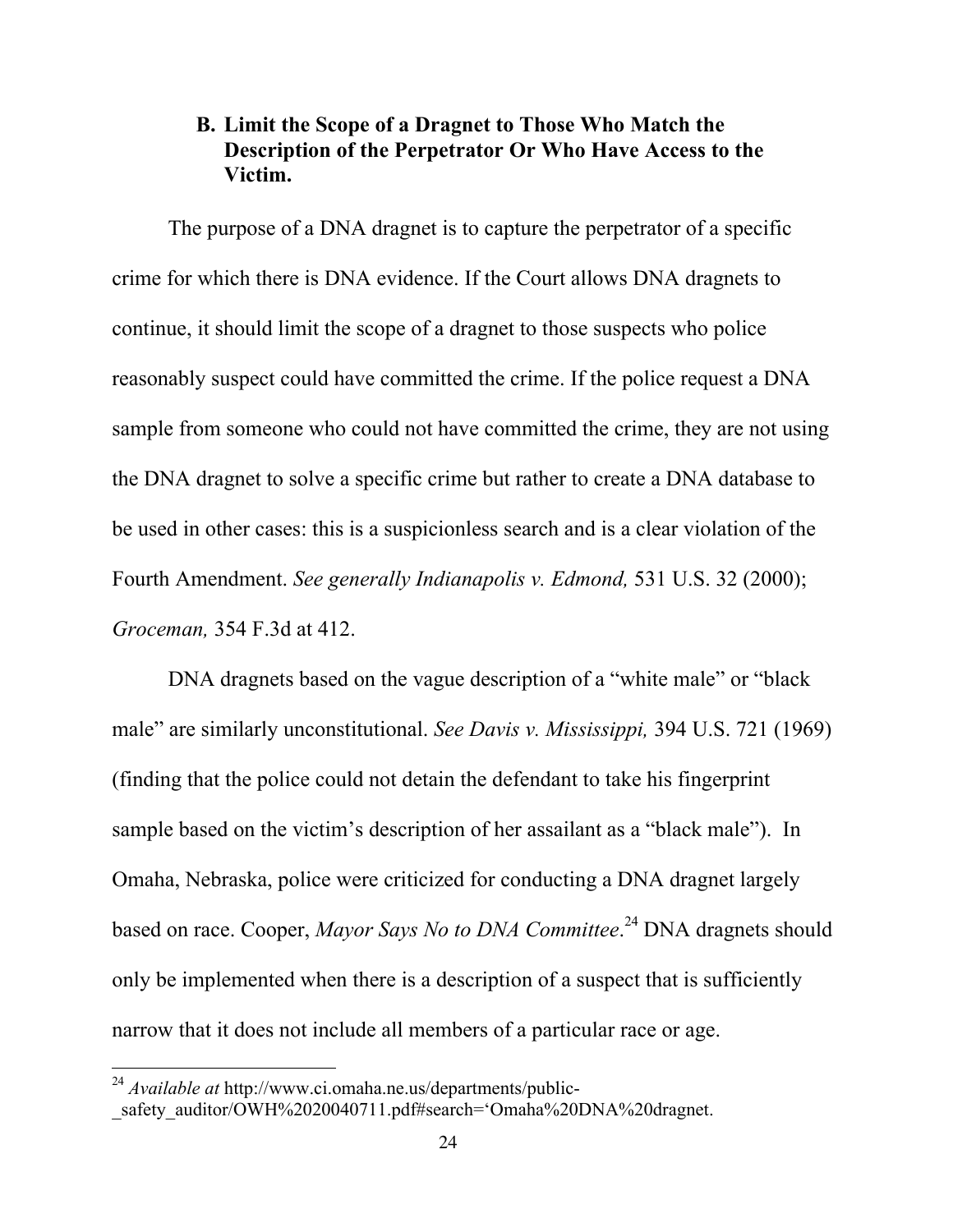Limiting the scope of a DNA dragnet reduces the clear negative consequences of incorrect DNA matches. Using a DNA dragnet to find a suspect, instead of using DNA to confirm that a suspect committed the crime, places an increasing burden on the reliability of DNA evidence. Problems that come up in DNA matching include: (1) the procedure for determining a match, including laboratory protocols, *see generally* 36 Am. Jur. 3d Proof of Facts §§ 26-29 (2005) (discussing grounds for challenging DNA evidence, including: lack of standardized laboratory practices and procedures; degradation of samples; contamination of samples; and problems of DNA typing interpretation), (2) frequency estimation issues that lead to different estimates of the probability that the match is coincidental, *see generally* 36 Am. Jur. 3d Proof of Facts § 30 (2005) (problems with the calculation of population frequencies, including racial sub-populations); *see also* Thomas M. Fleming, *Annotation, Admissibility of DNA Identification Evidence*, 84 A.L.R. 4th 313, § 7 (2005) (cases on the admissibility of population frequency data), and (3) a fact finder's ability to handle these different issues and objectively make a determination. *See generally* 36 Am. Jur. 3d Proof of Facts § 48 (2005) (evidentiary strategies such as how much to educate the jury; the cross examination of experts; and the use of demonstrative aids). DNA dragnets are not conducted in an adversarial setting; therefore, there are no external checks on the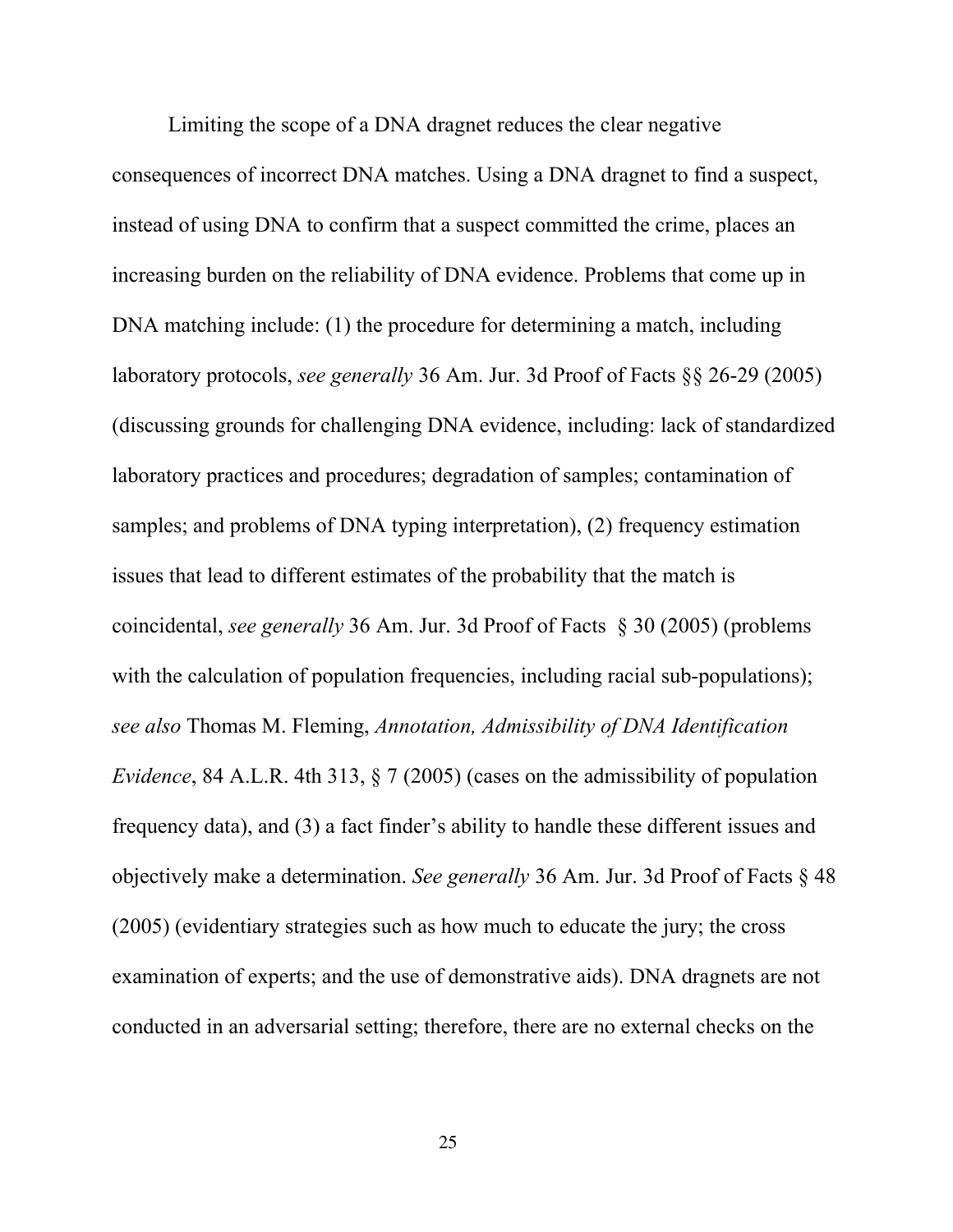methods used in DNA matching, and police may be tempted to ignore problems in matching techniques if they ultimately obtain their desired result.

## C. Police Should Inform Potential Donors Of Their Right to Refuse to Volunteer a DNA Sample.

Consent to provide DNA must be voluntary. *Supra* at 6-7. The defendant's awareness of his right to refuse consent is one of the six factors identified by the Fifth Circuit in determining whether consent is voluntary. *Morales,* 161 F.3d at 982. Given the serious privacy interests that are waived when a person consents to provide a DNA sample, the police should ensure that individuals subject to DNA dragnets know that providing a sample is voluntary.

## D. Police Should Not Be Permitted to Threaten Potential Donors With Increased Scrutiny and Future Legal Action.

The threat of future legal action is a coercive method to obtain a "voluntary" DNA sample. The Ann Arbor, Michigan, and Prince George's County, Maryland, dragnets are examples where individuals were reportedly informed or felt that they that they would be subject to increased scrutiny if they refused to provide a sample. *Supra* at 6. Although the threat to seek or obtain a warrant does not make a subsequent consent automatically invalid, this threat is one of the factors used by the court to determine if consent is voluntary. *Tompkins*, 130 F.3d at 122.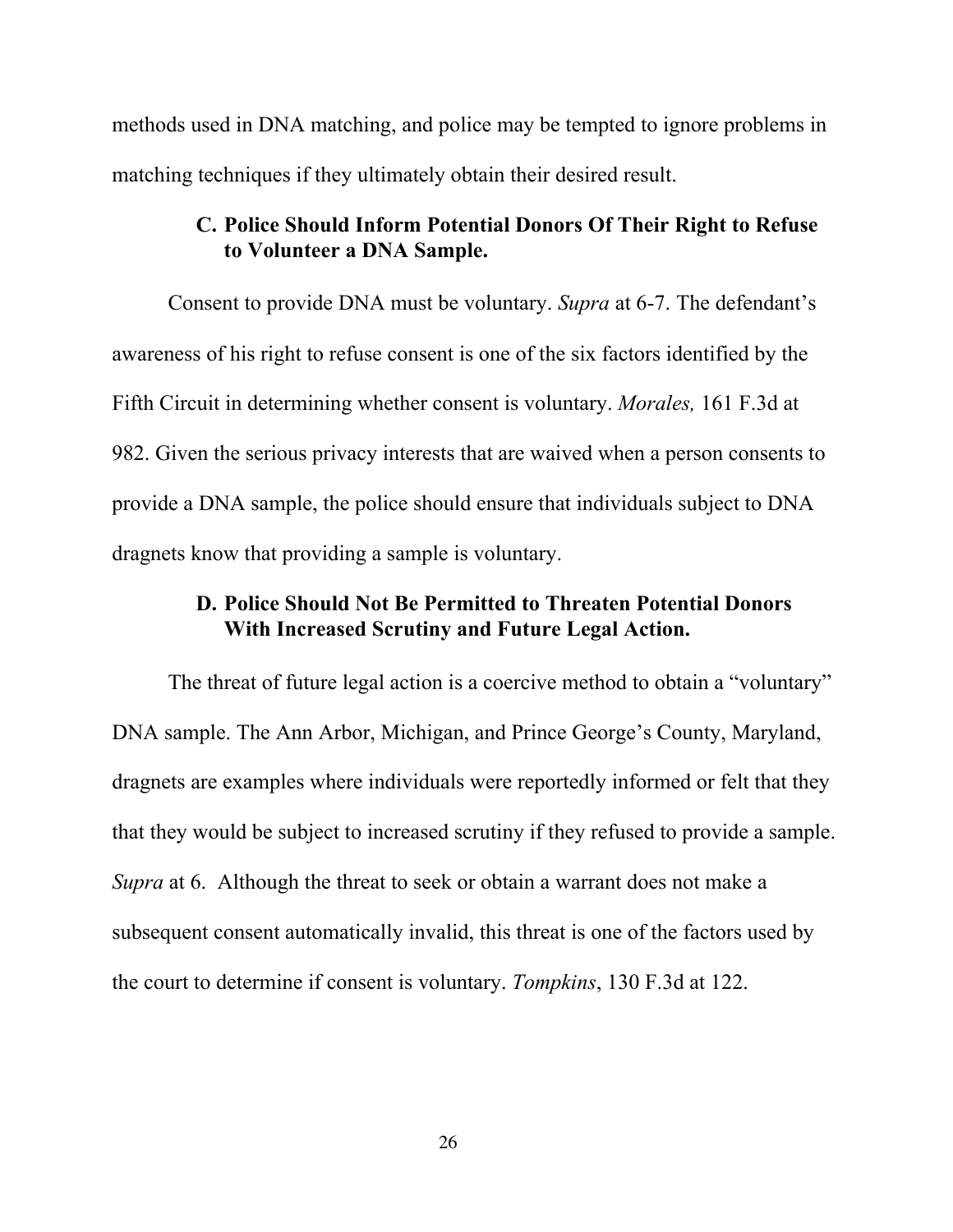## E. Police Should Destroy Samples Gathered From Donors Exculpated in a DNA Dragnet or Disclose How the Samples Will Be Used.

If a person in a dragnet is not informed that his DNA sample may be used for purposes outside the investigation for which it was collected, then he may believe that his DNA sample will not be used to inculpate him in an unrelated crime. This false belief is one of the Fifth Circuit's factors to determine whether consent is voluntary. *Morales,* 161 F.3d at 983. To ensure that consent to provide a DNA sample is voluntary, DNA samples should only be used for identification or exclusion in the case for which the sample was obtained. In addition, samples should be destroyed and DNA records expunged immediately upon exclusion of a donor in the DNA dragnet. If the Court allows the use of a DNA sample outside of the purposes of the DNA dragnet, then police should be required to inform potential volunteers of the full scope of the use of their DNA samples.

## F. Police Should Protect the Privacy of Innocent Donors and Those Who Exercise the Right Not to Provide DNA Voluntarily.

Police should not release the names of people affected by a DNA dragnet or the names of those who invoke their constitutional right to refuse to volunteer a DNA sample. As the Ann Arbor dragnet illustrates, an individual's reputation and livelihood are threatened if his privacy is not protected. One of the targets of that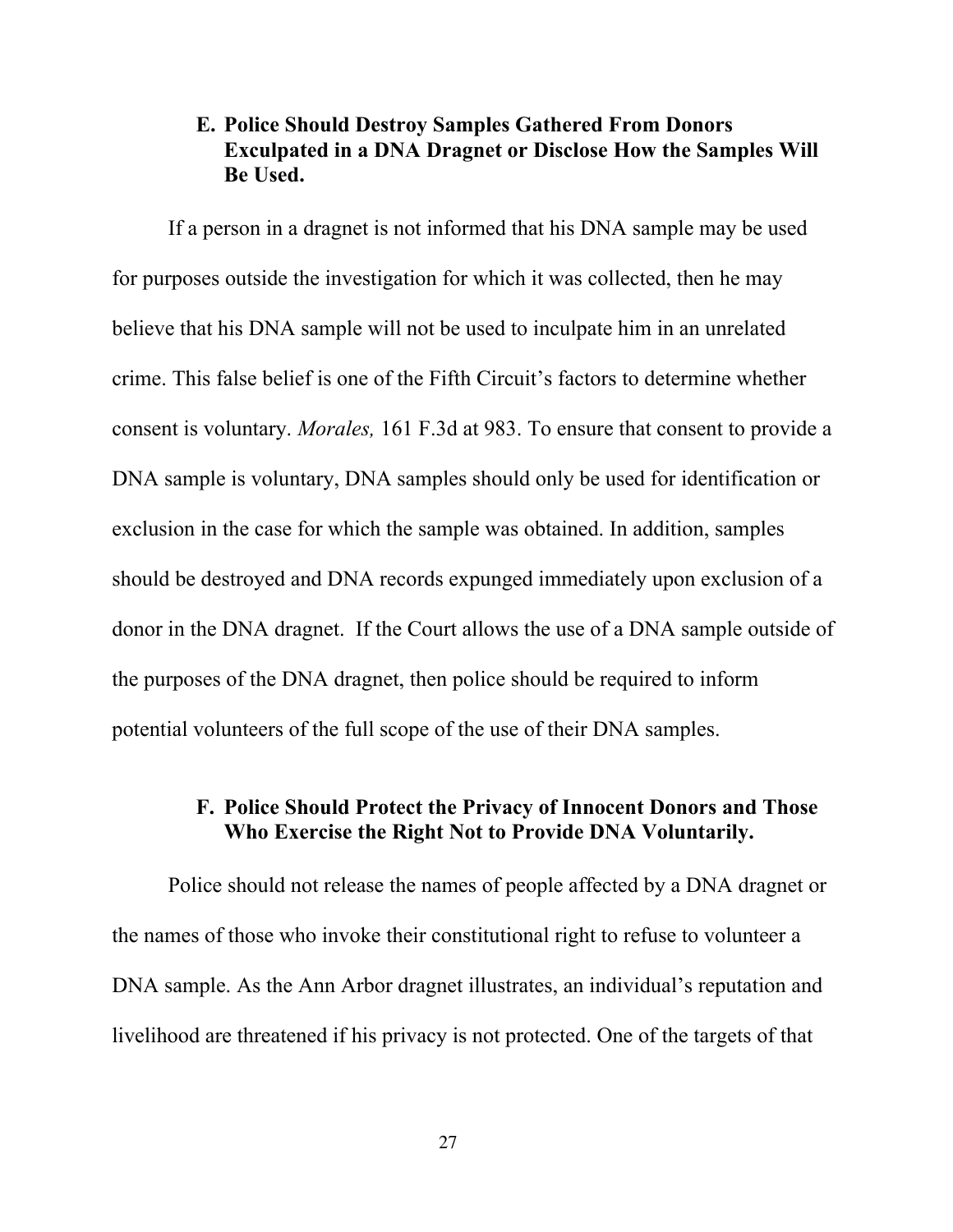dragnet claimed that he lost his job when detectives told his co-workers that they wanted to question him for the dragnet.

#### **CONCLUSION**

The collection of DNA samples during a DNA dragnet has repeatedly proven ineffective and may violate the Fourth Amendment. For the reasons set forth above, the decision of the district court should be reversed, and this Court should explicitly prescribe safeguards to protect the privacy of individuals affected by DNA dragnets.

Respectfully submitted,

MARC ROTENBERG MARCIA HOFMAN MELISSA NGO ELECTRONIC PRIVACY INFORMATION CENTER 1718 Connecticut Ave., NW, Suite 200 Washington, DC 20009 (202) 483-1140

 $\mathcal{L}_\text{max}$  , where  $\mathcal{L}_\text{max}$  , we have the set of  $\mathcal{L}_\text{max}$ 

Counsel for *Amicus Curiae*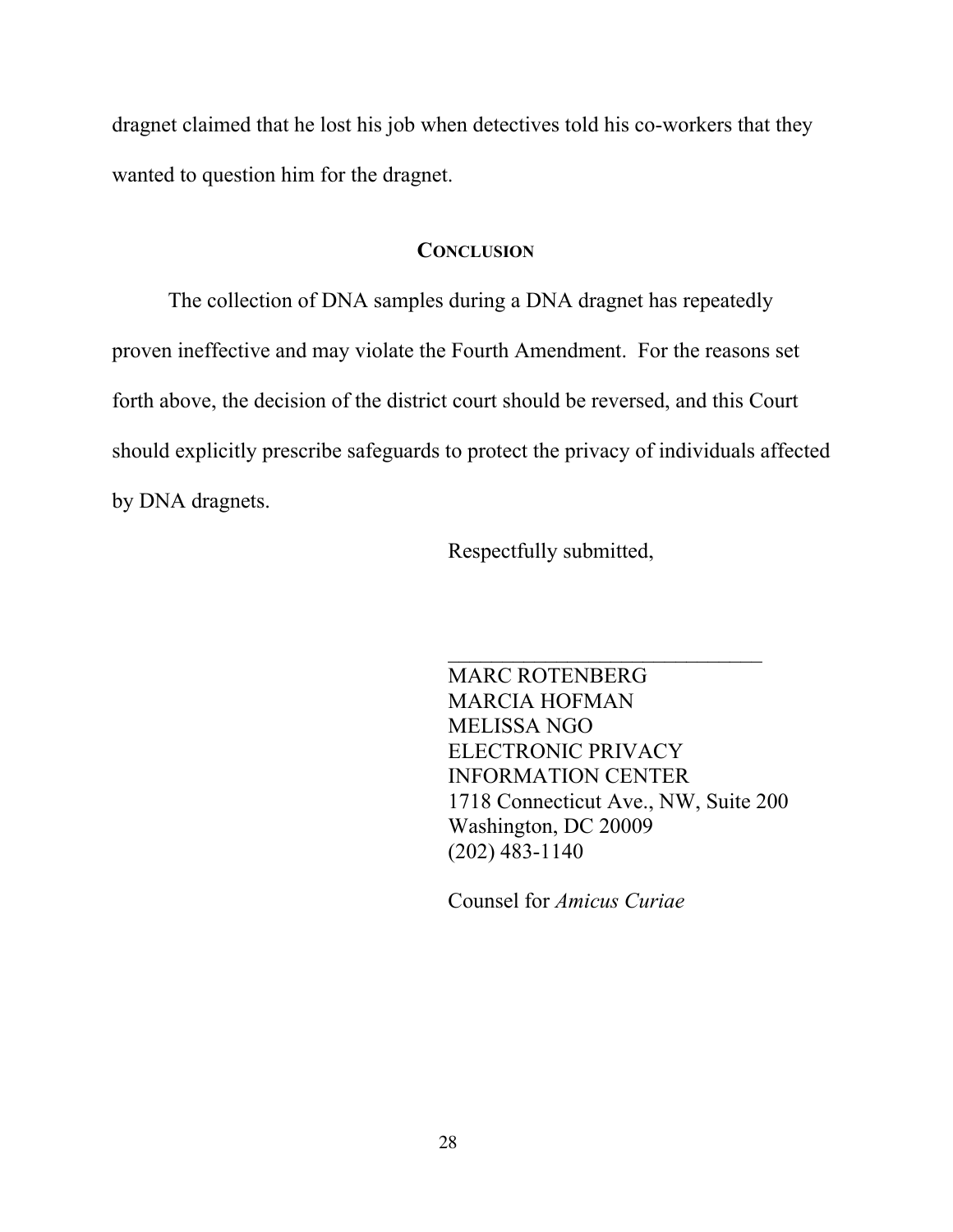TABLE 1



**Increasing Use of DNA Dragnets**

Sources: Aaron B. Chapin, Note, *Arresting DNA: Privacy Expectations of Free Citizens Versus Post-Convicted Persons and the Unconstitutionality of DNA Dragnets,* 89 Minn. L. Rev. 1842, 2278 (2005); Jeffery S. Grand, *The Blooding of America: Privacy and the DNA Dragnet,* 23 Cardozo L.Rev. 2277 (2002); Samuel Walker, *Police DNA "Sweeps" Extremely Unproductive: A National Survey of Police DNA "Sweeps,"* Police Professionalism Initiative, Dept. of Crim. Justice, University of Nebraska (2004).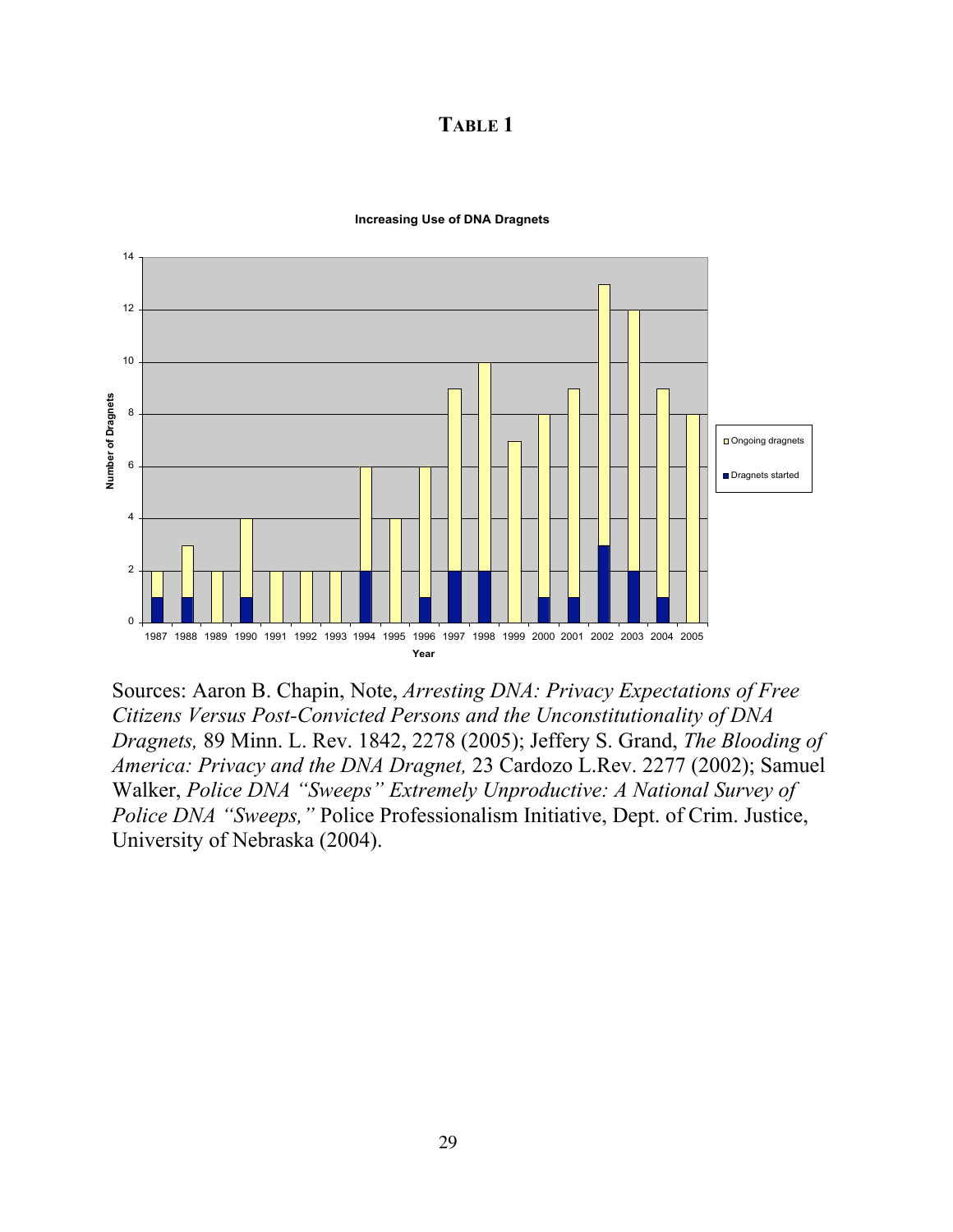### CERTIFICATE OF COMPLIANCE

Pursuant to Fed. R. App. P.  $32(a)(7)(C)$  and 5th Cir. R. 32.3, the

undersigned attorney for the *amicus curiae* certifies that this brief is proportionally spaced, has a typeface of 14 points or more and contains 6,957 words, and therefore complies with the word limitation imposed upon *amicus curiae* briefs by Fed. R. App. P. 29(d) and Fed. R. App. P. 32(a)(7)(B)(i). This brief was prepared using Microsoft Word v. X.

Respectfully submitted,

MARC ROTENBERG MARCIA HOFMANN MELISSA NGO ELECTRONIC PRIVACY INFORMATION CENTER 1718 Connecticut Ave., NW, Suite 200 Washington, DC 20009 (202) 483-1140

Counsel for *Amicus Curiae*